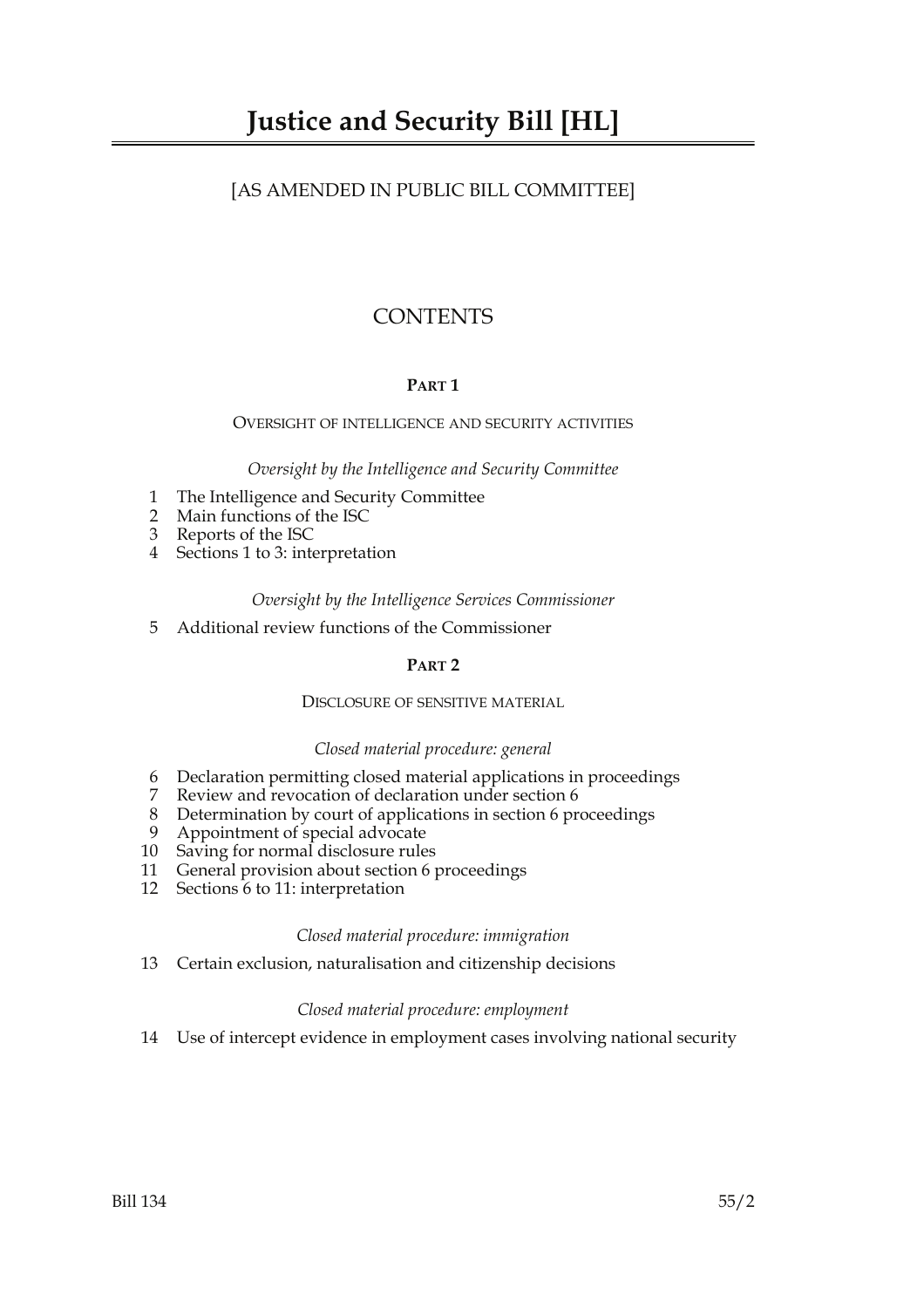*"Norwich Pharmacal" and similar jurisdictions*

- 15 Disclosure proceedings
- 16 Review of certification

#### **PART 3**

#### **GENERAL**

- 17 Consequential and transitional etc. provision
- 18 Commencement, extent and short title
	- Schedule 1 The Intelligence and Security Committee of Parliament
	- Schedule 2 Consequential provision
		- Part 1 Oversight of intelligence and security activities
		- Part 2 Closed material procedure
	- Schedule 3 Transitional provision
		- Part 1 Oversight of intelligence and security activities
		- Part 2 Closed material procedure
		- Part 3 "Norwich Pharmacal" and similar jurisdictions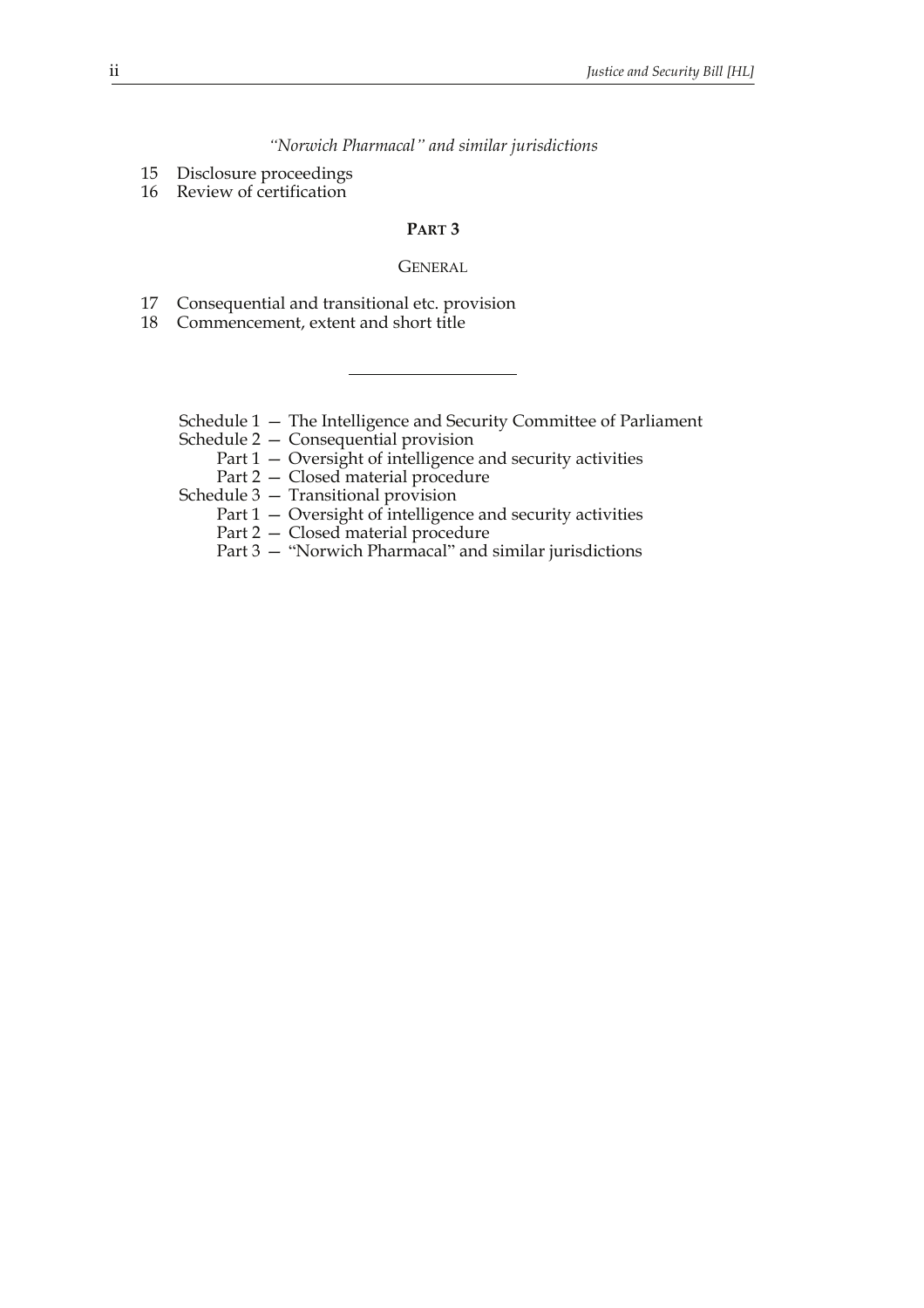# A **BILL**

## [AS AMENDED IN PUBLIC BILL COMMITTEE]

#### $T<sub>O</sub>$

Provide for oversight of the Security Service, the Secret Intelligence Service, the Government Communications Headquarters and other activities relating to intelligence or security matters; to make provision about closed material procedure in relation to certain civil proceedings; to prevent the making of certain court orders for the disclosure of sensitive information; and for connected purposes.

E IT ENACTED by the Queen's most Excellent Majesty, by and with the advice and consent of the Lords Spiritual and Temporal, and Commons, in this present **B** E IT ENACTED by the Queen's most Excellent Majesty, by and with consent of the Lords Spiritual and Temporal, and Commons, Parliament assembled, and by the authority of the same, as follows:  $-$ 

#### **PART 1**

#### OVERSIGHT OF INTELLIGENCE AND SECURITY ACTIVITIES

*Oversight by the Intelligence and Security Committee*

#### **1 The Intelligence and Security Committee**

- (1) There is to be a body known as the Intelligence and Security Committee of Parliament (in this Part referred to as "the ISC"). *5*
- (2) The ISC is to consist of nine members who are to be drawn both from the members of the House of Commons and from the members of the House of Lords.
- (3) Each member of the ISC is to be appointed by the House of Parliament from which the member is to be drawn. *10*
- (4) A person is not eligible to become a member of the ISC unless the person—
	- (a) is nominated for membership by the Prime Minister, and
		- (b) is not a Minister of the Crown.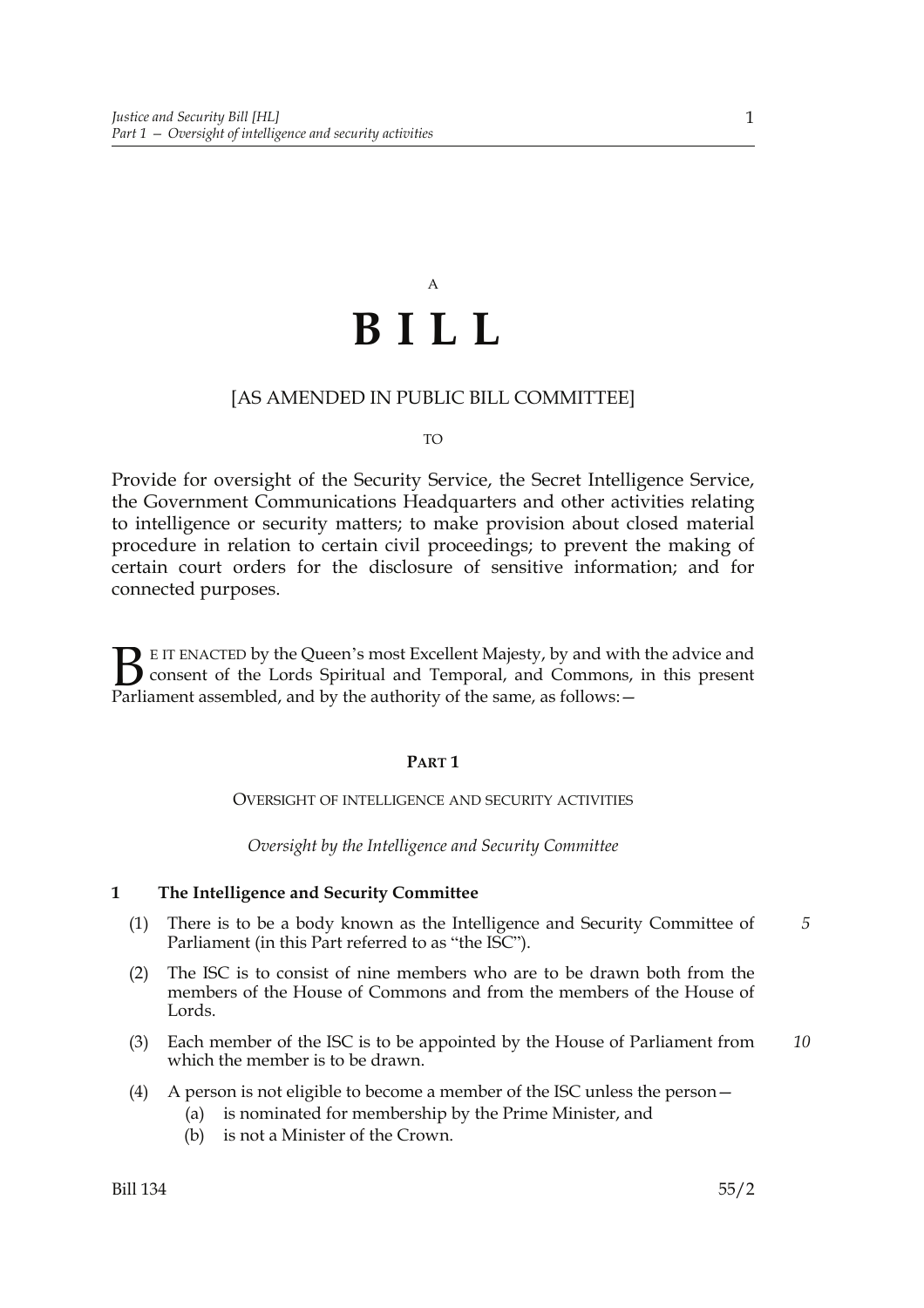- (5) Before deciding whether to nominate a person for membership, the Prime Minister must consult the Leader of the Opposition.
- (6) A member of the ISC is to be the Chair of the ISC chosen by its members.
- (7) Schedule 1 (which makes further provision about the ISC) has effect.

## **2 Main functions of the ISC**

- (1) The ISC may examine or otherwise oversee the expenditure, administration, policy and operations of—
	- (a) the Security Service,
	- (b) the Secret Intelligence Service, and
	- (c) the Government Communications Headquarters.
- (2) The ISC may examine or otherwise oversee such other activities of Her Majesty's Government in relation to intelligence or security matters as are set out in a memorandum of understanding.
- (3) The ISC may, by virtue of subsection (1) or (2), consider any particular operational matter but only so far as— *15*
	- (a) the ISC and the Prime Minister are satisfied that the matter—
		- (i) is not part of any ongoing intelligence or security operation, and (ii) is of significant national interest,
	- (b) the Prime Minister has asked the ISC to consider the matter, or
	- (c) the ISC's consideration of the matter is limited to the consideration of information provided voluntarily to the ISC by— *20*
		- (i) the Security Service,
		- (ii) the Secret Intelligence Service,
		- (iii) the Government Communications Headquarters, or
		- (iv) a government department.
- (4) The ISC's consideration of a particular operational matter under subsection (3)(a) or (b) must, in the opinion of the ISC and the Prime Minister, be consistent with any principles set out in, or other provision made by, a memorandum of understanding.

(5) A memorandum of understanding under this section—

- (a) may include other provision about the ISC or its functions which is not of the kind envisaged in subsection (2) or (4),
- (b) must be agreed between the Prime Minister and the ISC, and
- (c) may be altered (or replaced with another memorandum) with the agreement of the Prime Minister and the ISC.
- (6) The ISC must publish a memorandum of understanding under this section and lay a copy of it before Parliament.

## **3 Reports of the ISC**

- (1) The ISC must make an annual report to Parliament on the discharge of its functions.
- (2) The ISC may make such other reports to Parliament as it considers appropriate concerning any aspect of its functions.

*40*

*5*

*10*

*25*

*30*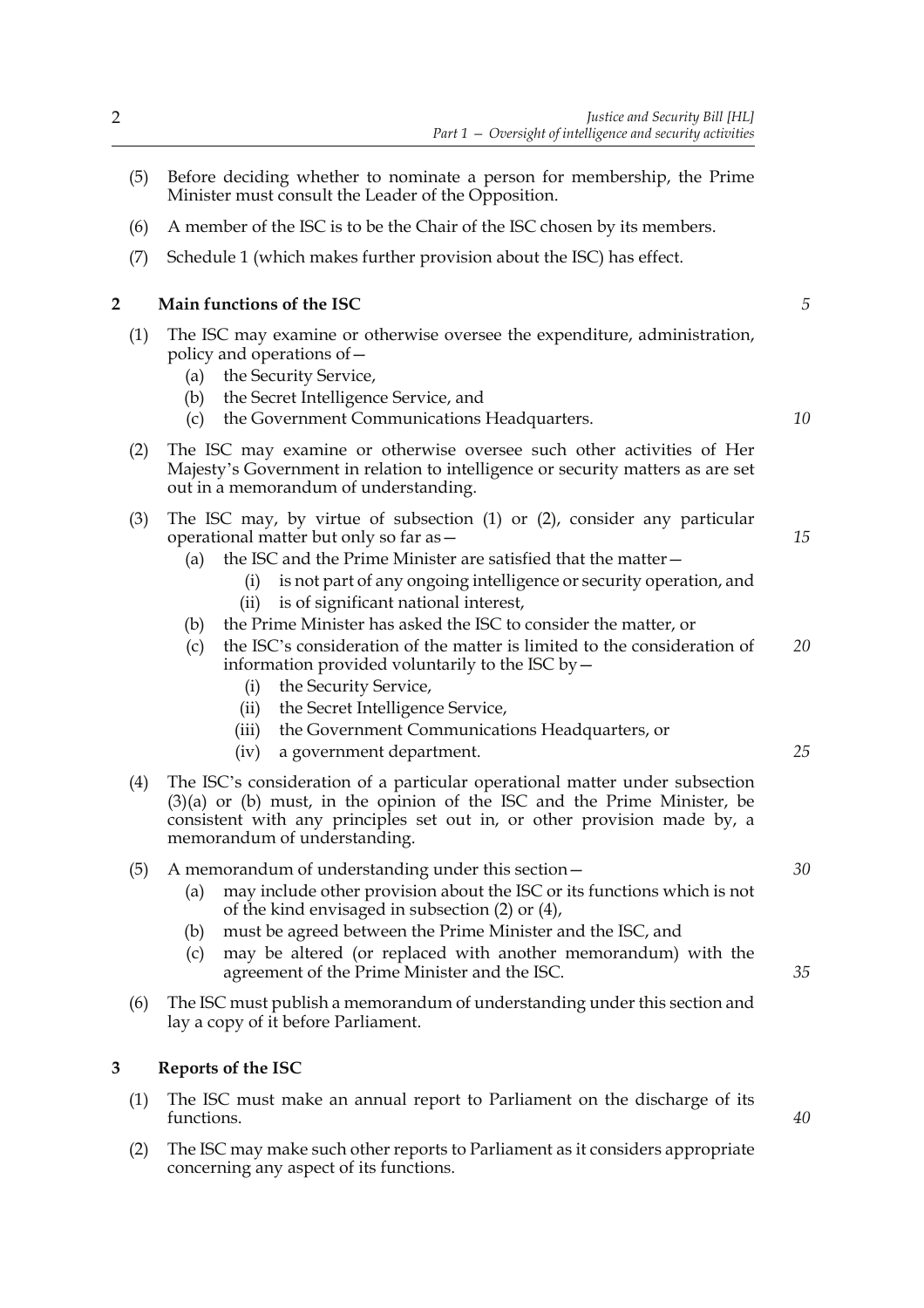- (3) Before making a report to Parliament, the ISC must send it to the Prime Minister.
- (4) The ISC must exclude any matter from any report to Parliament if the Prime Minister, after consultation with the ISC, considers that the matter would be prejudicial to the continued discharge of the functions of the Security Service, the Secret Intelligence Service, the Government Communications Headquarters or any person carrying out activities falling within section 2(2).
- (5) A report by the ISC to Parliament must contain a statement as to whether any matter has been excluded from the report by virtue of subsection (4).
- (6) The ISC must lay before Parliament any report made by it to Parliament.
- (7) The ISC may make a report to the Prime Minister in relation to matters which would be excluded by virtue of subsection (4) if the report were made to Parliament.

## **4 Sections 1 to 3: interpretation**

In sections 1 to 3 and Schedule 1— "government department" means a department of Her Majesty's Government but does not include— *15*

- (a) the Security Service,
- (b) the Secret Intelligence Service, or
- (c) the Government Communications Headquarters,
- "Her Majesty's forces" has the same meaning as in the Armed Forces Act 2006,
- "Her Majesty's Government" means Her Majesty's Government in the United Kingdom,
- "Leader of the Opposition" has the same meaning as in the Ministerial and other Salaries Act 1975, *25*
- "Minister of the Crown" has the same meaning as in the Ministers of the Crown Act 1975,

"notice" means notice in writing.

*Oversight by the Intelligence Services Commissioner*

*30*

*20*

## **5 Additional review functions of the Commissioner**

After section 59 of the Regulation of Investigatory Powers Act 2000 (Intelligence Services Commissioner) insert—

## **"59A Additional functions of the Intelligence Services Commissioner**

- (1) So far as directed to do so by the Prime Minister and subject to subsection (2), the Intelligence Services Commissioner must keep under review the carrying out of any aspect of the functions of— *35*
	- (a) an intelligence service,
	- (b) a head of an intelligence service, or
	- (c) any part of Her Majesty's forces, or of the Ministry of Defence, so far as engaging in intelligence activities. *40*

*10*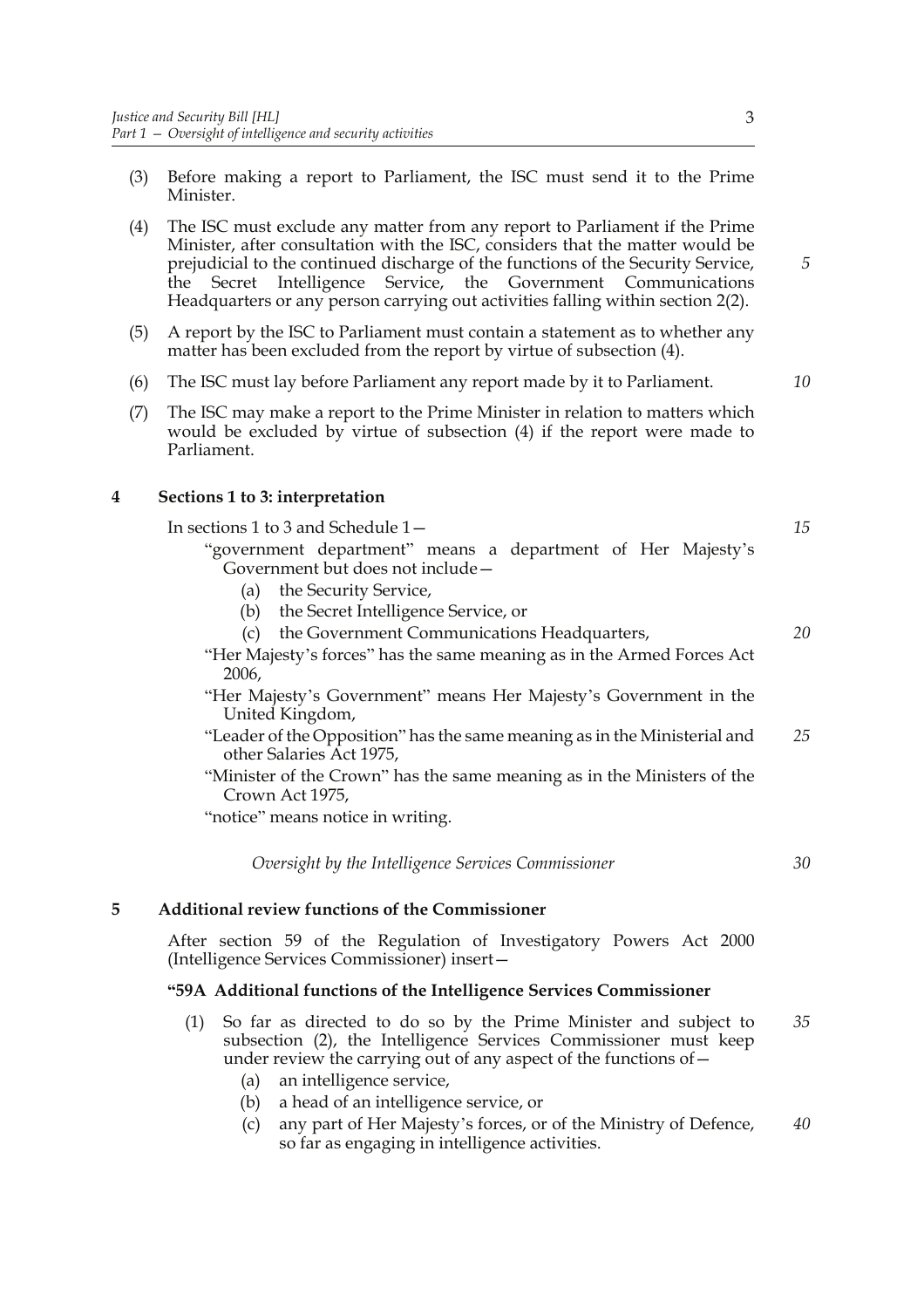- (2) Subsection (1) does not apply in relation to anything which is required to be kept under review by the Interception of Communications Commissioner or under section 59.
- (3) The Prime Minister may give a direction under this section at the request of the Intelligence Services Commissioner or otherwise.
- (4) Directions under this section may, for example, include directions to the Intelligence Services Commissioner to keep under review the implementation or effectiveness of particular policies of the head of an intelligence service regarding the carrying out of any of the functions of the intelligence service.
- (5) The Prime Minister must publish, in a manner which the Prime Minister considers appropriate, any direction under this section (and any revocation of such a direction) except so far as it appears to the Prime Minister that such publication would be contrary to the public interest or prejudicial to—
	- (a) national security,
	- (b) the prevention or detection of serious crime,
	- (c) the economic well-being of the United Kingdom, or
	- (d) the continued discharge of the functions of any public authority whose activities include activities that are subject to review by the Intelligence Services Commissioner. *20*

#### (6) In this section "head", in relation to an intelligence service, means—

- (a) in relation to the Security Service, the Director-General,
- (b) in relation to the Secret Intelligence Service, the Chief, and
- (c) in relation to GCHQ, the Director."

#### **PART 2**

#### DISCLOSURE OF SENSITIVE MATERIAL

#### *Closed material procedure: general*

#### **6 Declaration permitting closed material applications in proceedings**

- (1) The court seised of relevant civil proceedings may make a declaration that the proceedings are proceedings in which a closed material application may be made to the court. *30*
- (2) The court may make such a declaration—
	- (a) on the application of  $-$ 
		- (i) the Secretary of State (whether or not the Secretary of State is a party to the proceedings), or *35*
		- (ii) any party to the proceedings, or
	- (b) of its own motion.
- (3) The court may make such a declaration if it considers that the following two conditions are met.
- (4) The first condition, in a case where the court is considering whether to make a declaration on the application of the Secretary of State or of its own motion, is that—

*5*

*10*

*15*

*25*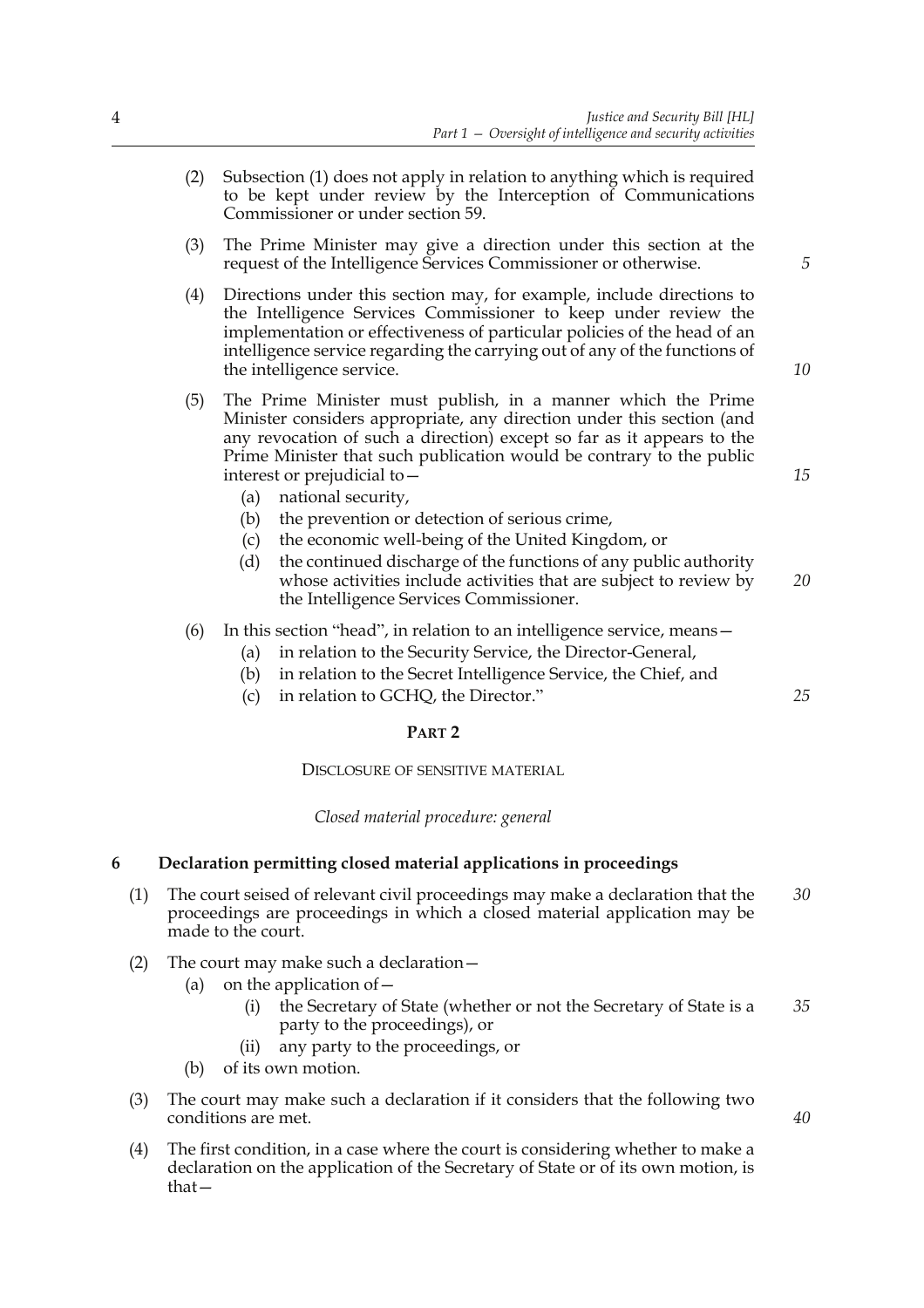- (a) a party to the proceedings (whether or not the Secretary of State) would be required to disclose sensitive material in the course of the proceedings to another person (whether or not another party to the proceedings), or
- (b) a party to the proceedings (whether or not the Secretary of State) would be required to make such a disclosure were it not for one or more of the following—
	- (i) the possibility of a claim for public interest immunity in relation to the material,
	- (ii) the fact that there would be no requirement to disclose if the person concerned chose not to rely on the material, *10*
	- (iii) section 17(1) of the Regulation of Investigatory Powers Act 2000 (exclusion for intercept material),
	- (iv) any other enactment that would prevent the party from disclosing the material but would not do so if the proceedings were proceedings in relation to which there was a declaration under this section. *15*
- (5) The first condition, in a case where the court is considering whether to make a declaration on the application of a party to the proceedings (other than the Secretary of State), is that—
	- (a) the applicant would be required to disclose sensitive material in the course of the proceedings to another person (whether or not another party to the proceedings), or
	- (b) the applicant would be required to make such a disclosure were it not for one or more of the following—
		- (i) the possibility of a claim for public interest immunity in relation to the material,
		- (ii) the fact that there would be no requirement to disclose if the applicant chose not to rely on the material,
		- (iii) section 17(1) of the Regulation of Investigatory Powers Act 2000 (exclusion for intercept material), *30*
		- (iv) any other enactment that would prevent the applicant from disclosing the material but would not do so if the proceedings were proceedings in relation to which there was a declaration under this section.
- (6) The second condition is that it is in the interests of the fair and effective administration of justice in the proceedings to make a declaration.
- (7) The two conditions are met if the court considers that they are met in relation to any material that would be required to be disclosed in the course of the proceedings (and an application under subsection (2)(a) need not be based on all of the material that might meet the conditions).
- (8) A declaration under this section must identify the party or parties to the proceedings who would be required to disclose the sensitive material ("a relevant person").
- (9) Rules of court may—
	- (a) provide for notification to the Secretary of State by a party to relevant civil proceedings, or by the court concerned, of proceedings to which a declaration under this section may be relevant,
	- (b) provide for a stay or sist of relevant civil proceedings (whether on an application by a party to the proceedings or by the court concerned of

*20*

*25*

*5*

*35*

*45*

*50*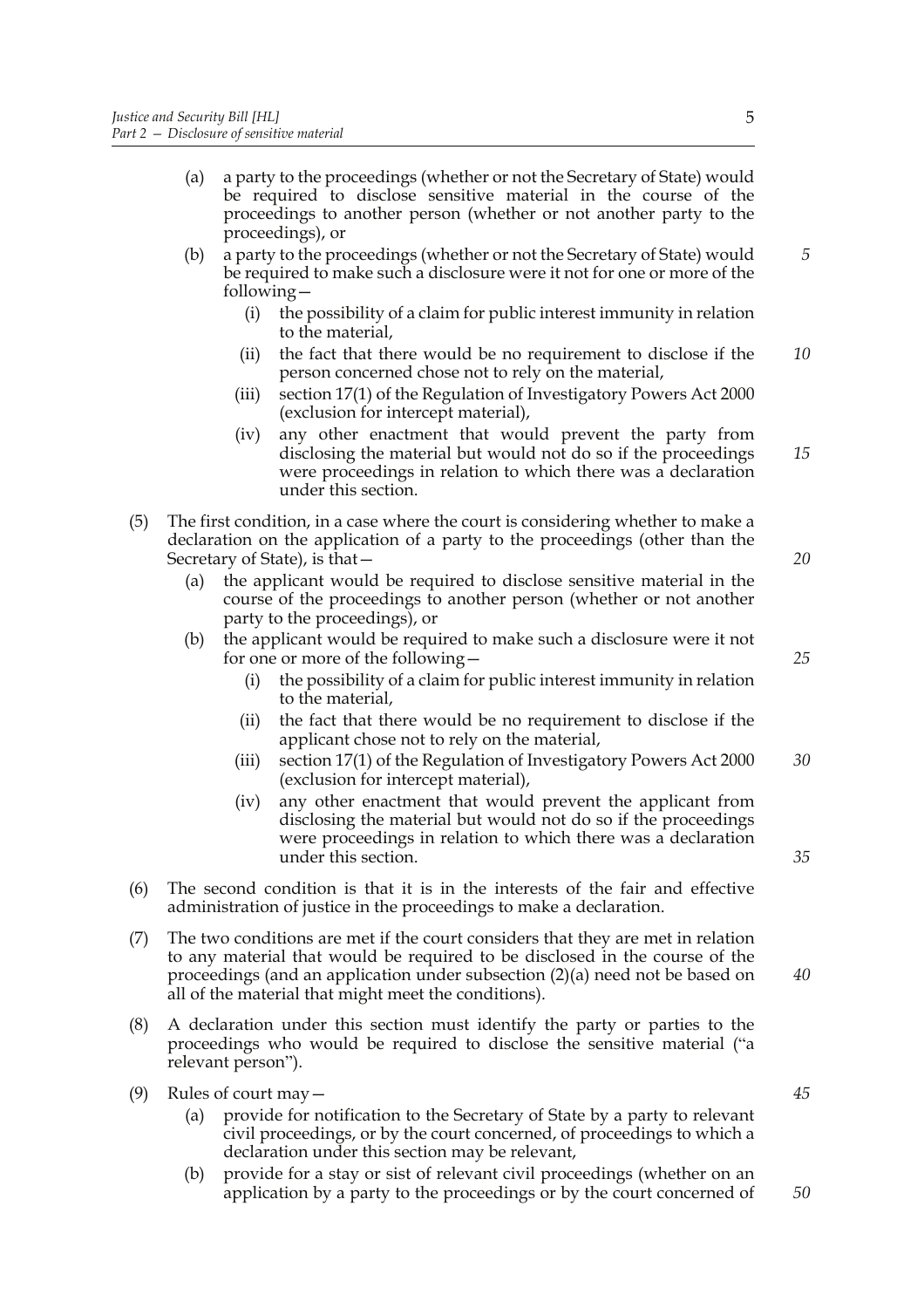its own motion) where a person is considering whether to apply for a declaration under this section,

- (c) provide for the Secretary of State, if not a party to proceedings in relation to which there is a declaration under this section or proceedings for or about such a declaration, to be joined as a party to the proceedings.
- (10) Rules of court must make provision—
	- (a) requiring a person, before making an application under subsection (2)(a), to give notice of the person's intention to make an application to every other person entitled to make such an application in relation to the relevant civil proceedings, *10*
	- (b) requiring the applicant to inform every other such person of the outcome of the application.
- (11) In this section—
	- "closed material application" means an application of the kind mentioned in section  $8(1)(a)$ , *15*
	- "relevant civil proceedings" means any proceedings (other than proceedings in a criminal cause or matter) before—
		- (a) the High Court,
		- (b) the Court of Appeal,
		- (c) the Court of Session, or
		- (d) the Supreme Court.

"sensitive material" means material the disclosure of which would be damaging to the interests of national security.

## **7 Review and revocation of declaration under section 6**

- (1) This section applies where a court seised of relevant civil proceedings has made a declaration under section 6.
- (2) The court must keep the declaration under review, and may at any time revoke it if it considers that the declaration is no longer in the interests of the fair and effective administration of justice in the proceedings.
- (3) The court must undertake a formal review of the declaration once the pre-trial disclosure exercise in the proceedings has been completed, and must revoke it if it considers that the declaration is no longer in the interests of the fair and effective administration of justice in the proceedings.

#### (4) The court may revoke a declaration under subsection  $(2)$  or  $(3)$  -

- (a) on the application of  $-$ 
	- (i) the Secretary of State (whether or not the Secretary of State is a party to the proceedings), or
	- (ii) any party to the proceedings, or
- (b) of its own motion.
- (5) In deciding for the purposes of subsection (2) or (3) whether a declaration continues to be in the interests of the fair and effective administration of justice in the proceedings, the court must consider all of the material that has been put before it in the course of the proceedings (and not just the material on which the decision to make the declaration was based).
- (6) Rules of court must make provision—

*20*

*5*

*25*

*30*

*35*

*40*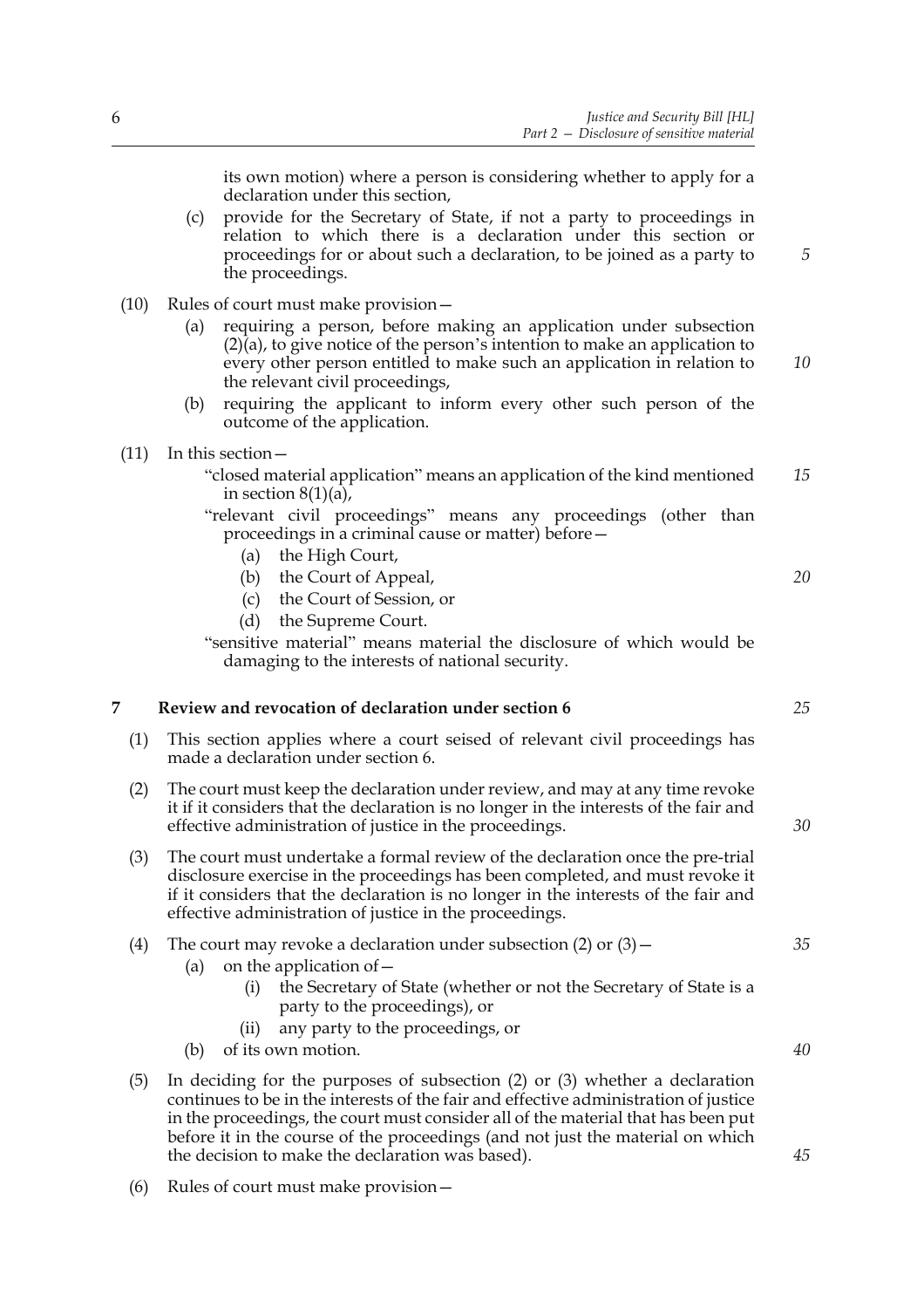- (a) as to how a formal review is to be conducted under subsection (3),
- (b) as to when the pre-trial disclosure exercise is to be considered to have been completed for the purposes of subsection (3).

## **8 Determination by court of applications in section 6 proceedings**

- (1) Rules of court relating to any relevant civil proceedings in relation to which there is a declaration under section 6 ("section 6 proceedings") must secure— *5*
	- (a) that a relevant person has the opportunity to make an application to the court for permission not to disclose material otherwise than to—
		- (i) the court,
		- (ii) any person appointed as a special advocate, and
		- (iii) where the Secretary of State is not the relevant person but is a party to the proceedings, the Secretary of State,
	- (b) that such an application is always considered in the absence of every other party to the proceedings (and every other party's legal representative),
	- (c) that the court is required to give permission for material not to be disclosed if it considers that the disclosure of the material would be damaging to the interests of national security,
	- (d) that, if permission is given by the court not to disclose material, it must consider requiring the relevant person to provide a summary of the material to every other party to the proceedings (and every other party's legal representative),
	- (e) that the court is required to ensure that such a summary does not contain material the disclosure of which would be damaging to the interests of national security.
- (2) Rules of court relating to section 6 proceedings must secure that provision to the effect mentioned in subsection (3) applies in cases where a relevant person—
	- (a) does not receive the permission of the court to withhold material, but elects not to disclose it, or
	- (b) is required to provide another party to the proceedings with a summary of material that is withheld, but elects not to provide the summary.
- (3) The court must be authorised—
	- (a) if it considers that the material or anything that is required to be summarised might adversely affect the relevant person's case or support the case of another party to the proceedings, to direct that the relevant person— *35*
		- (i) is not to rely on such points in that person's case, or
		- (ii) is to make such concessions or take such other steps as the court may specify, or *40*
	- (b) in any other case, to ensure that the relevant person does not rely on the material or (as the case may be) on that which is required to be summarised.

7

*25*

*30*

*20*

*10*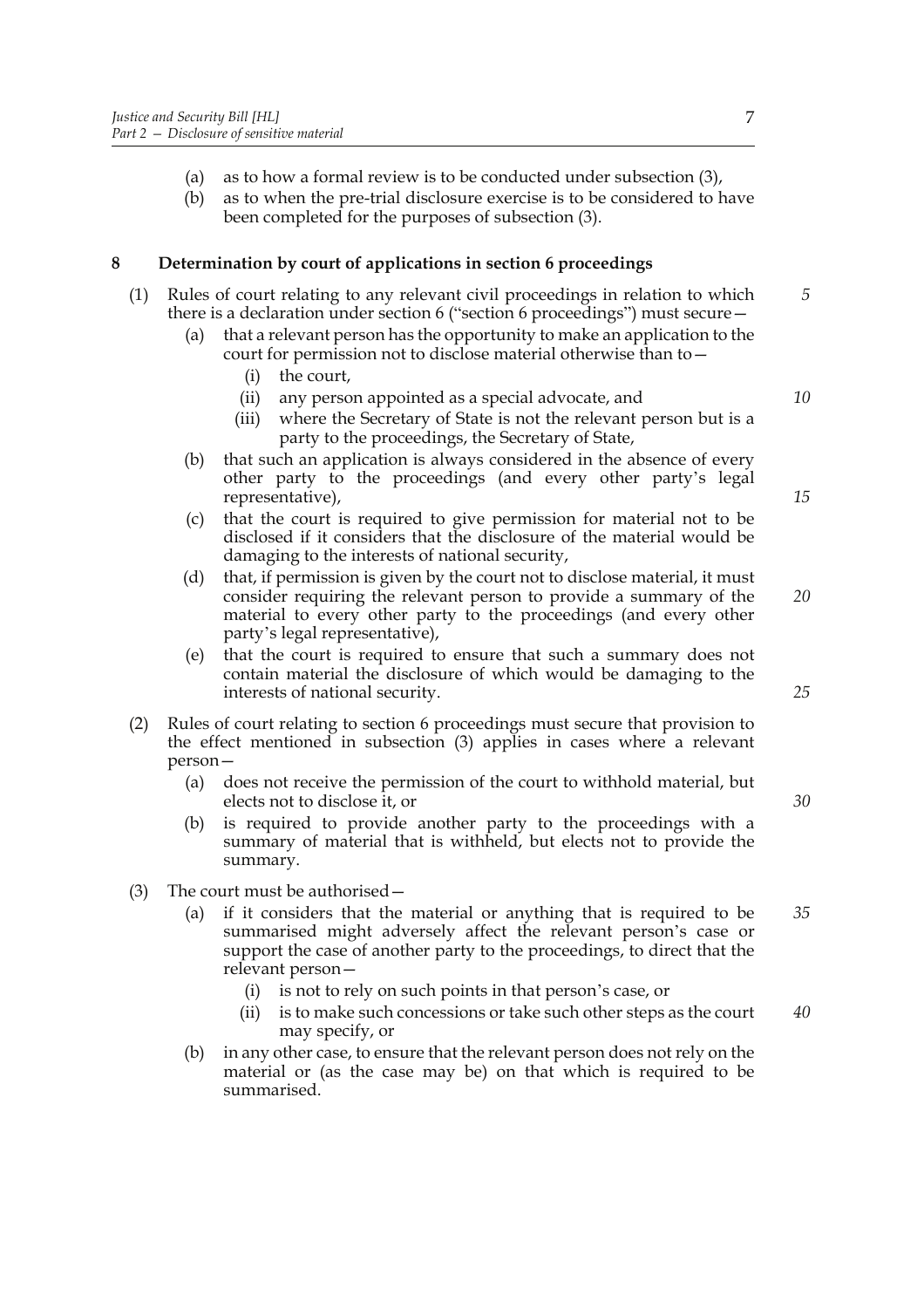## **9 Appointment of special advocate**

- (1) The appropriate law officer may appoint a person to represent the interests of a party in any section 6 proceedings from which the party (and any legal representative of the party) is excluded.
- (2) A person appointed under subsection (1) is referred to in this section as appointed as a "special advocate".
- (3) The "appropriate law officer" is  $-$ 
	- (a) in relation to proceedings in England and Wales, the Attorney General,
	- (b) in relation to proceedings in Scotland, the Advocate General for Scotland, and
	- (c) in relation to proceedings in Northern Ireland, the Advocate General for Northern Ireland.
- (4) A person appointed as a special advocate is not responsible to the party to the proceedings whose interests the person is appointed to represent.
- (5) A person may be appointed as a special advocate only if  $-$ 
	- (a) in the case of an appointment by the Attorney General, the person has a general qualification for the purposes of section 71 of the Courts and Legal Services Act 1990,
	- (b) in the case of an appointment by the Advocate General for Scotland, the person is an advocate or a solicitor who has rights of audience in the Court of Session or the High Court of Justiciary by virtue of section 25A of the Solicitors (Scotland) Act 1980, and
	- (c) in the case of an appointment by the Advocate General for Northern Ireland, the person is a member of the Bar of Northern Ireland.

#### **10 Saving for normal disclosure rules**

Subject to sections 8, 9 and 11, rules of court relating to section 6 proceedings must secure that the rules of disclosure otherwise applicable to those proceedings continue to apply in relation to the disclosure of material by a relevant person.

#### **11 General provision about section 6 proceedings**

- (1) A person making rules of court relating to section 6 proceedings must have regard to the need to secure that disclosures of information are not made where they would be damaging to the interests of national security.
- (2) Rules of court relating to section 6 proceedings may make provision—
	- (a) about the mode of proof and about evidence in the proceedings,
	- (b) enabling or requiring the proceedings to be determined without a hearing,
	- (c) about legal representation in the proceedings,
	- (d) enabling the proceedings to take place without full particulars of the reasons for decisions in the proceedings being given to a party to the proceedings (or to any legal representative of that party),
	- (e) enabling the court concerned to conduct proceedings in the absence of any person, including a party to the proceedings (or any legal representative of that party),
	- (f) about the functions of a person appointed as a special advocate,

*15*

*20*

*5*

*10*

*25*

# *30*

*35*

*45*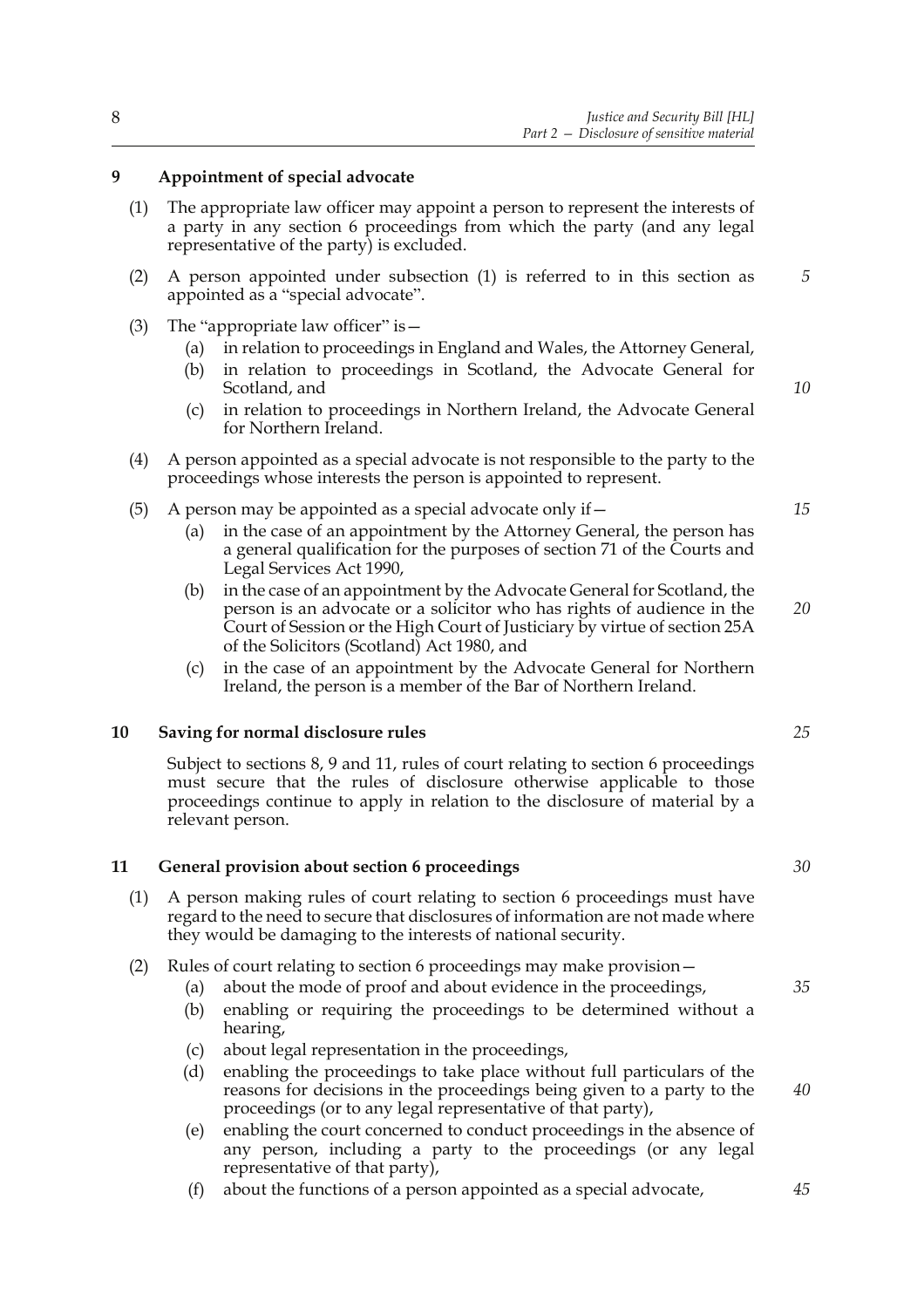- (g) enabling the court to give a party to the proceedings a summary of evidence taken in the party's absence.
- (3) In subsection (2) references to a party to the proceedings do not include the relevant person concerned and (if the Secretary of State is not the relevant person but is a party to the proceedings) the Secretary of State.
- (4) The following proceedings are to be treated as section 6 proceedings for the purposes of sections 8 to 10, this section and section 12—
	- (a) proceedings on, or in relation to, an application for a declaration under section 6;
	- (b) proceedings on, or in relation to, a decision of the court to make a declaration under that section of its own motion. *10*
- (5) In proceedings treated as section 6 proceedings by virtue of subsection (4), a relevant person, for the purposes of sections 8 to 10, this section and section 12, is a person who would be required to disclose sensitive material in the course of the proceedings.

## **12 Sections 6 to 11: interpretation**

(1) In sections 6 to 11 and this section—

"enactment" means an enactment whenever passed or made and includes—

- (a) an enactment contained in this Act,
- (b) an enactment contained in subordinate legislation within the meaning of the Interpretation Act 1978,
- (c) an enactment contained in, or in an instrument made under, an Act of the Scottish Parliament,
- (d) an enactment contained in, or in an instrument made under, Northern Ireland legislation, and *25*
- (e) an enactment contained in, or in an instrument made under, a Measure or Act of the National Assembly for Wales,

"the Human Rights Convention" means the Convention within the meaning of the Human Rights Act 1998 (see section 21(1) of that Act),

"relevant civil proceedings" has the meaning given by section 6(11),

"relevant person" has the meaning given by section 6(8) and includes any person treated as a relevant person by any enactment,

"section 6 proceedings" has the meaning given by section 8(1) and includes any proceedings treated as section 6 proceedings by any enactment,

"sensitive material" has the meaning given by section 6(11),

"special advocate" has the meaning given by section 9(2),

and references to a party's legal representative do not include a person appointed as a special advocate.

- (2) Nothing in sections 6 to 11 and this section (or in any provision made by virtue of them)—
	- (a) restricts the power to make rules of court or the matters to be taken into account when doing so,
	- (b) affects the common law rules as to the withholding, on grounds of public interest immunity, of any material in any proceedings, or *45*

*30*

*35*

*5*

*15*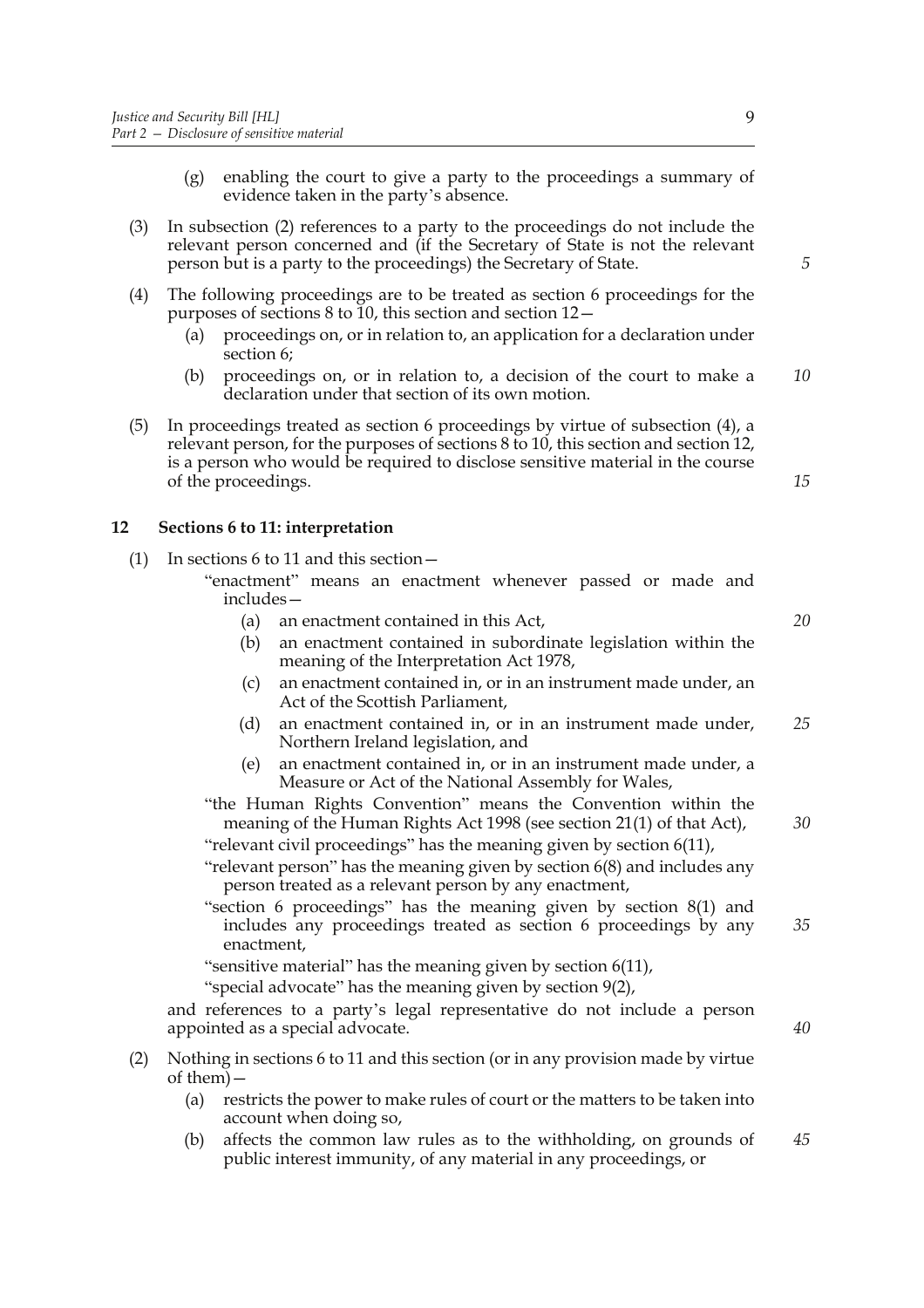(c) is to be read as requiring a court or tribunal to act in a manner inconsistent with Article 6 of the Human Rights Convention.

*Closed material procedure: immigration*

#### **13 Certain exclusion, naturalisation and citizenship decisions**

After section 2B of the Special Immigration Appeals Commission Act 1997 (appeals against certain deprivation of citizenship decisions) insert— *5*

#### **"2C Jurisdiction: review of certain exclusion decisions**

| (1) Subsection (2) applies in relation to any direction about the exclusion of |
|--------------------------------------------------------------------------------|
| a non-EEA national from the United Kingdom which –                             |

- (a) is made by the Secretary of State wholly or partly on the ground that the exclusion from the United Kingdom of the non-EEA national is conducive to the public good, *10*
- (b) is not subject to a right of appeal, and
- (c) is certified by the Secretary of State as a direction that was made wholly or partly in reliance on information which, in the opinion of the Secretary of State, should not be made public— *15*
	- (i) in the interests of national security,
	- (ii) in the interests of the relationship between the United Kingdom and another country, or
	- (iii) otherwise in the public interest.
- (2) The non-EEA national to whom the direction relates may apply to the Special Immigration Appeals Commission to set aside the direction.
- (3) In determining whether the direction should be set aside, the Commission must apply the principles which would be applied in judicial review proceedings.
- (4) If the Commission decides that the direction should be set aside, it may make any such order, or give any such relief, as may be made or given in judicial review proceedings.
- (5) In this section—
	- "non-EEA national" means any person who is not a national of an EEA state, *30*

and references in this section to the Secretary of State are to the Secretary of State acting in person.

#### **2D Jurisdiction: review of certain naturalisation and citizenship decisions**

- (1) Subsection (2) applies in relation to any decision of the Secretary of State which— *35*
	- (a) is either—
		- (i) a refusal to issue a certificate of naturalisation under section 6 of the British Nationality Act 1981 to an applicant under that section, or
		- (ii) a refusal to grant an application of the kind mentioned in section 41A of that Act (applications to register an adult or young person as a British citizen etc.), and

*25*

*20*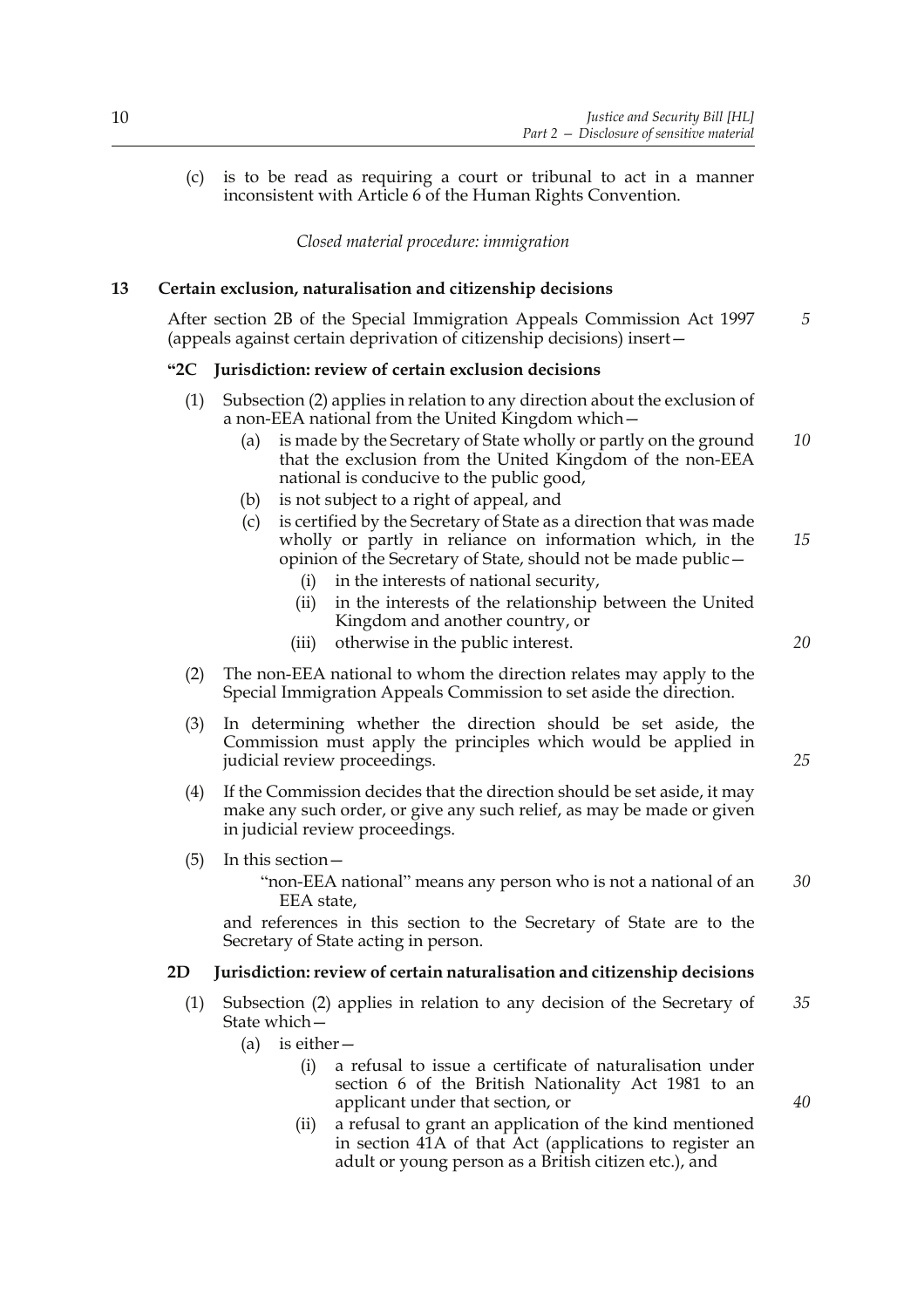- (b) is certified by the Secretary of State as a decision that was made wholly or partly in reliance on information which, in the opinion of the Secretary of State, should not be made public—
	- (i) in the interests of national security,
	- (ii) in the interests of the relationship between the United Kingdom and another country, or
	- (iii) otherwise in the public interest.
- (2) The applicant to whom the decision relates may apply to the Special Immigration Appeals Commission to set aside the decision.
- (3) In determining whether the decision should be set aside, the Commission must apply the principles which would be applied in judicial review proceedings. *10*
- (4) If the Commission decides that the decision should be set aside, it may make any such order, or give any such relief, as may be made or given in judicial review proceedings."

#### *Closed material procedure: employment*

## **14 Use of intercept evidence in employment cases involving national security**

- (1) Section 18 of the Regulation of Investigatory Powers Act 2000 (exclusion of intercepted communications etc. from legal proceedings: exceptions) is amended as follows.
- (2) In subsection (1), after paragraph (d) insert—
	- "(dza) any proceedings before an employment tribunal, or (in Northern Ireland) an industrial tribunal, where the applicant or the applicant's representatives are excluded for all or part of the proceedings pursuant to—
		- (i) a direction to the tribunal by virtue of section 10(5)(b) or (c) of the Employment Tribunals Act 1996 or (as the case may be) Article 12(5)(b) or (c) of the Industrial Tribunals (Northern Ireland) Order 1996 (S.I. 1996/1921 (N.I. 18)) (exclusion from Crown employment proceedings by direction of Minister in interests of national security), or
		- (ii) a determination of the tribunal by virtue of section  $10(6)$ of that Act or (as the case may be) Article 12(6) of that Order (determination by tribunal in interests of national security),

or any proceedings arising out of such proceedings;

- (dzb) any proceedings on an appeal under Article 80(2) of the Fair Employment and Treatment (Northern Ireland) Order 1998 (S.I. 1998/3162 (N.I. 21)) where—
	- (i) the appeal relates to a claim of discrimination in contravention of Part 3 of that Order (employment cases) and to a certificate of the Secretary of State that the act concerned was justified for the purpose of safeguarding national security, and *40*
	- (ii) a party to the appeal or the party's representatives are excluded for all or part of the proceedings by virtue of section 91(4)(b) of the Northern Ireland Act 1998,

*5*

*20*

*15*

*25*

*35*

*45*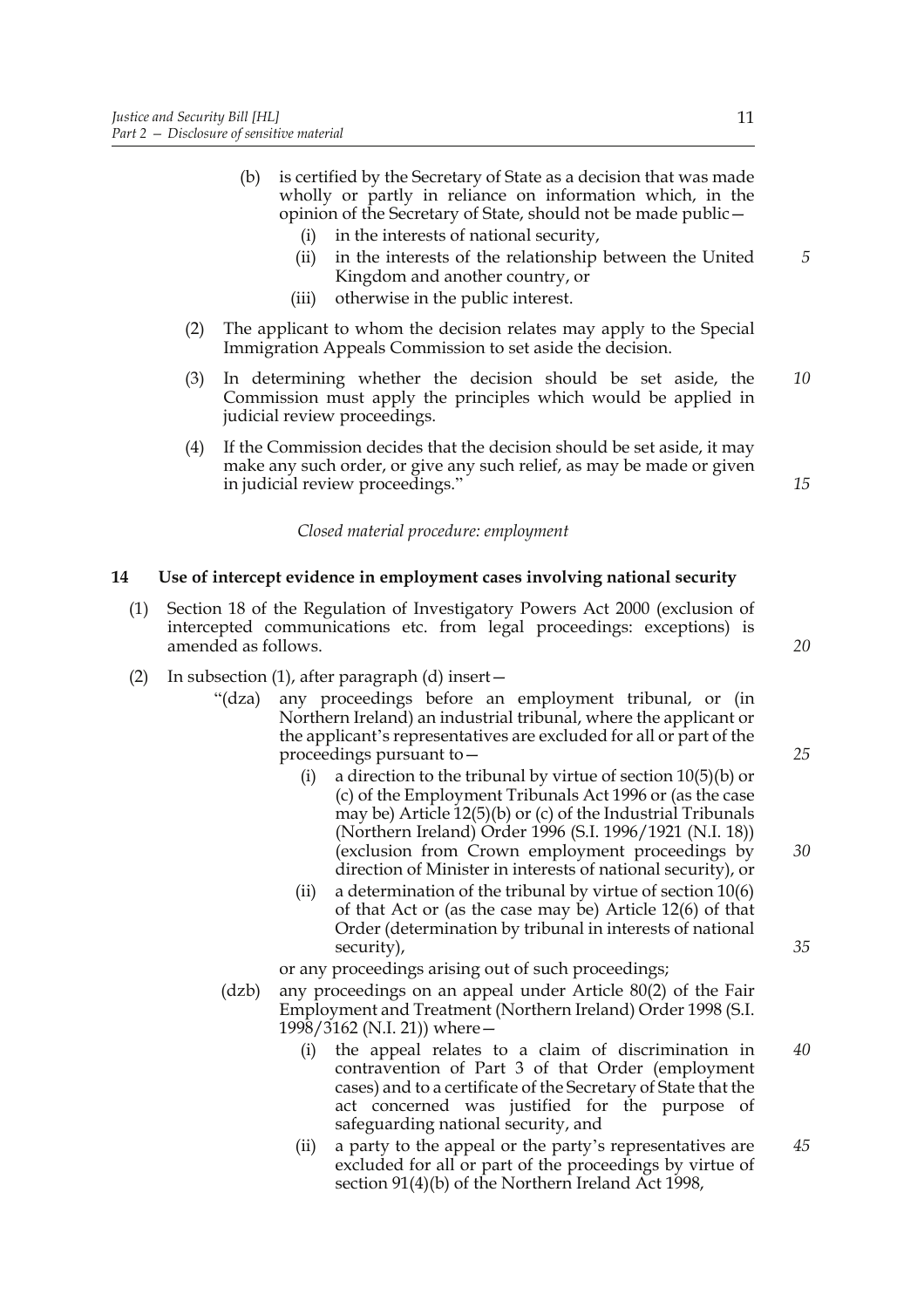or any proceedings arising out of such proceedings;".

- (3) In subsection  $(2)$ 
	- (a) in the opening words, for "(db)" substitute "(dza)",
	- (b) after "anything—" insert—
		- "(zza) in the case of proceedings falling within paragraph  $(dza)$ , to  $-$ *5*
			- (i) the person who is or was the applicant in the proceedings before the employment or industrial tribunal, or
			- (ii) any person who for the purposes of proceedings so falling (but otherwise than by virtue of appointment as a special advocate) represents that person; *10*
			- (zzb) in the case of proceedings falling within paragraph  $(dzb)$ , to  $-$ 
				- (i) any person who is or was excluded from all or part of the proceedings on appeal under Article 80(2) of the Fair Employment and Treatment (Northern Ireland) Order 1998, or
				- (ii) any person who for the purposes of proceedings so falling (but otherwise than by virtue of appointment as a special advocate) represents that person;". *20*

*"Norwich Pharmacal" and similar jurisdictions*

## **15 Disclosure proceedings**

- (1) This section applies where, by way of civil proceedings, a person ("A") seeks the disclosure of information by another person ("B") on the grounds that—
	- (a) wrongdoing by another person ("C") has, or may have, occurred,
	- (b) B was involved with the carrying out of the wrongdoing (whether innocently or not), and
	- (c) the disclosure is reasonably necessary to enable redress to be obtained or a defence to be relied on in connection with the wrongdoing.
- (2) A court may not, in exercise of its residual disclosure jurisdiction, order the disclosure of information sought (whether that disclosure would be to A or to another person) if the information is sensitive information.
- (3) "Sensitive information" means information—
	- (a) held by an intelligence service,
	- (b) obtained from, or held on behalf of, an intelligence service,
	- (c) derived in whole or part from information obtained from, or held on behalf of, an intelligence service,
	- (d) relating to an intelligence service, or
	- (e) specified or described in a certificate issued by the Secretary of State, in relation to the proceedings, as information which B should not be ordered to disclose.

*25*

*30*

*15*

*40*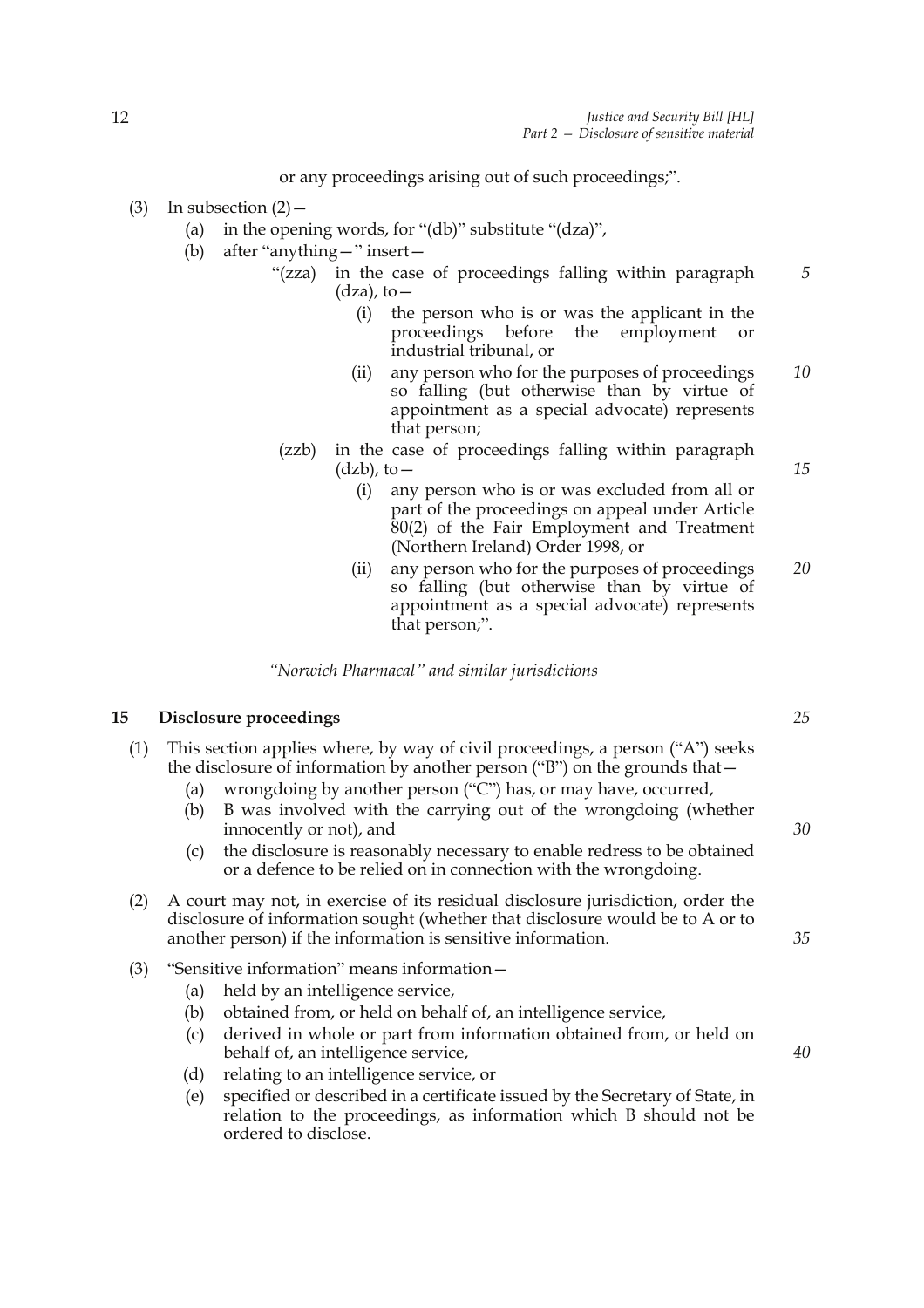| (4) | The Secretary of State may issue a certificate under subsection $(3)(e)$ only if the<br>Secretary of State considers that it would be contrary to the public interest for<br>B to disclose –<br>the information,<br>(a)<br>(b) whether the information exists, or<br>whether B has the information.<br>(c)                            |    |  |  |  |  |  |
|-----|---------------------------------------------------------------------------------------------------------------------------------------------------------------------------------------------------------------------------------------------------------------------------------------------------------------------------------------|----|--|--|--|--|--|
| (5) | For the purposes of subsection (4) a disclosure is contrary to the public interest<br>if it would cause damage -<br>to the interests of national security, or<br>(a)<br>to the interests of the international relations of the United Kingdom.<br>(b)                                                                                 |    |  |  |  |  |  |
| (6) | In this section -<br>"enactment" means an enactment whenever passed or made and includes<br>an enactment contained in-<br>an Act of the Scottish Parliament,<br>(a)                                                                                                                                                                   |    |  |  |  |  |  |
|     | Northern Ireland legislation, or<br>(b)<br>a Measure or Act of the National Assembly for Wales,<br>(c)<br>"Her Majesty's forces" has the same meaning as in the Armed Forces Act<br>2006,<br>"information" includes-                                                                                                                  | 15 |  |  |  |  |  |
|     | information contained in any form of document or stored in any<br>(a)<br>other way, and<br>alleged information,<br>(b)<br>"intelligence service" means-                                                                                                                                                                               | 20 |  |  |  |  |  |
|     | the Security Service,<br>(a)<br>the Secret Intelligence Service,<br>(b)<br>the Government Communications Headquarters, or<br>(c)<br>any part of Her Majesty's forces, or of the Ministry of Defence,<br>(d)<br>which engages in intelligence activities,<br>"obtained" means obtained directly or indirectly,                         | 25 |  |  |  |  |  |
|     | "residual disclosure jurisdiction" means any jurisdiction to order the<br>disclosure of information which is not specifically conferred as such a<br>jurisdiction by or under an enactment.                                                                                                                                           | 30 |  |  |  |  |  |
| (7) | This section-<br>enables the Secretary of State to issue a certificate under subsection<br>(a)<br>$(3)$ (e) where the Secretary of State is B as it enables the Secretary of State<br>to issue such a certificate where another person is B, and<br>does not restrict any other right or privilege that the Secretary of State<br>(b) | 35 |  |  |  |  |  |
| 16  | can claim in order to resist an application for the disclosure of<br>information.<br>Review of certification                                                                                                                                                                                                                          | 40 |  |  |  |  |  |

- (1) Where the Secretary of State has issued a certificate under section 15(3)(e) in relation to proceedings, any party to the proceedings may apply to the relevant court to set aside the decision on the ground in subsection (2).
- (2) That ground is that the Secretary of State ought not to have determined, in relation to the information specified or described in the certificate, that a disclosure by B as mentioned in section 15(4) would be contrary to the public interest.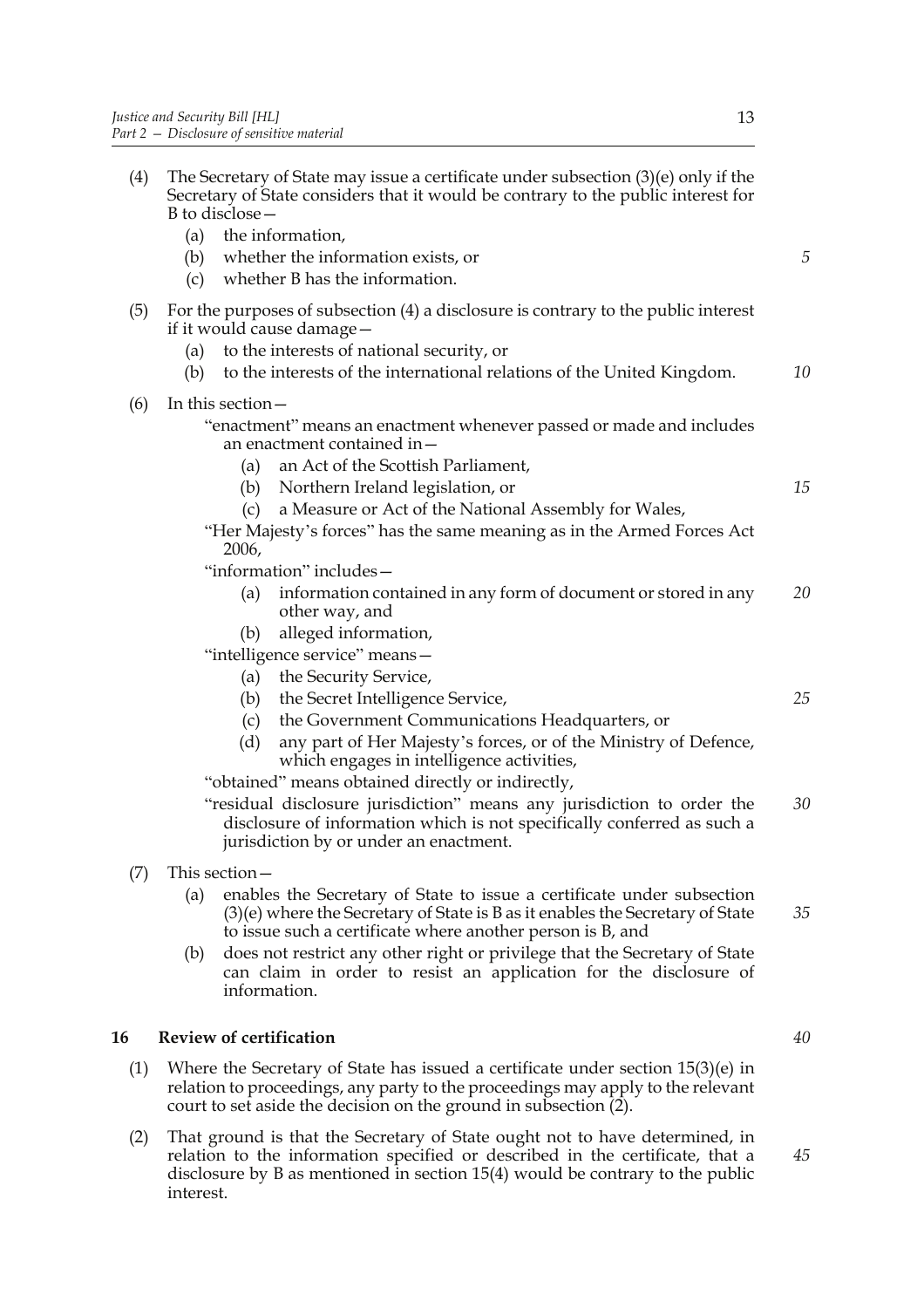- (3) In determining whether the decision to issue the certificate should be set aside on the ground in subsection (2), the relevant court must apply the principles which would be applied in judicial review proceedings.
- (4) Proceedings arising by virtue of this section are to be treated as section 6 proceedings for the purposes of sections 8 to 12.
- (5) Sections 8 to 12 apply in relation to proceedings treated as section 6 proceedings by subsection  $(4)$  as if  $-$ 
	- (a) the Secretary of State were the relevant person, and
	- (b) the references to the interests of national security in sections 8 and 11 were references to the interests of national security or the interests of the international relations of the United Kingdom. *10*
- (6) In this section "relevant court" means—
	- (a) if the court seised of the proceedings in relation to which the certificate has been issued is a county court, the High Court,
	- (b) if the court seised of those proceedings is the sheriff, the Court of Session, and *15*
	- (c) in any other case, the court seised of those proceedings.

#### **PART 3**

#### **GENERAL**

#### **17 Consequential and transitional etc. provision**

- (1) Schedules 2 and 3 (which make consequential and transitional provision) have effect.
- (2) The Secretary of State may by order made by statutory instrument make such transitional, transitory or saving provision as the Secretary of State considers appropriate in connection with the coming into force of any provision of this Act. *25*

#### **18 Commencement, extent and short title**

- (1) The following provisions—
	- (a) section 1 and Schedule 1,
	- (b) sections 2 to 16,
	- (c) section 17(1) (except so far as relating to paragraph 4 of Schedule 3),
	- (d) Schedule 2, and
	- (e) Schedule 3 (other than paragraph 4 of that Schedule),

come into force on such day as the Secretary of State may by order made by statutory instrument appoint; and different days may be appointed for different purposes. *35*

- (2) The following provisions—
	- (a) section 17(1) so far as relating to paragraph 4 of Schedule 3,
		- (b) paragraph 4 of Schedule 3,
		- (c) section 17(2), and
		- (d) this section,

come into force on the day on which this Act is passed.

*5*

*20*

*30*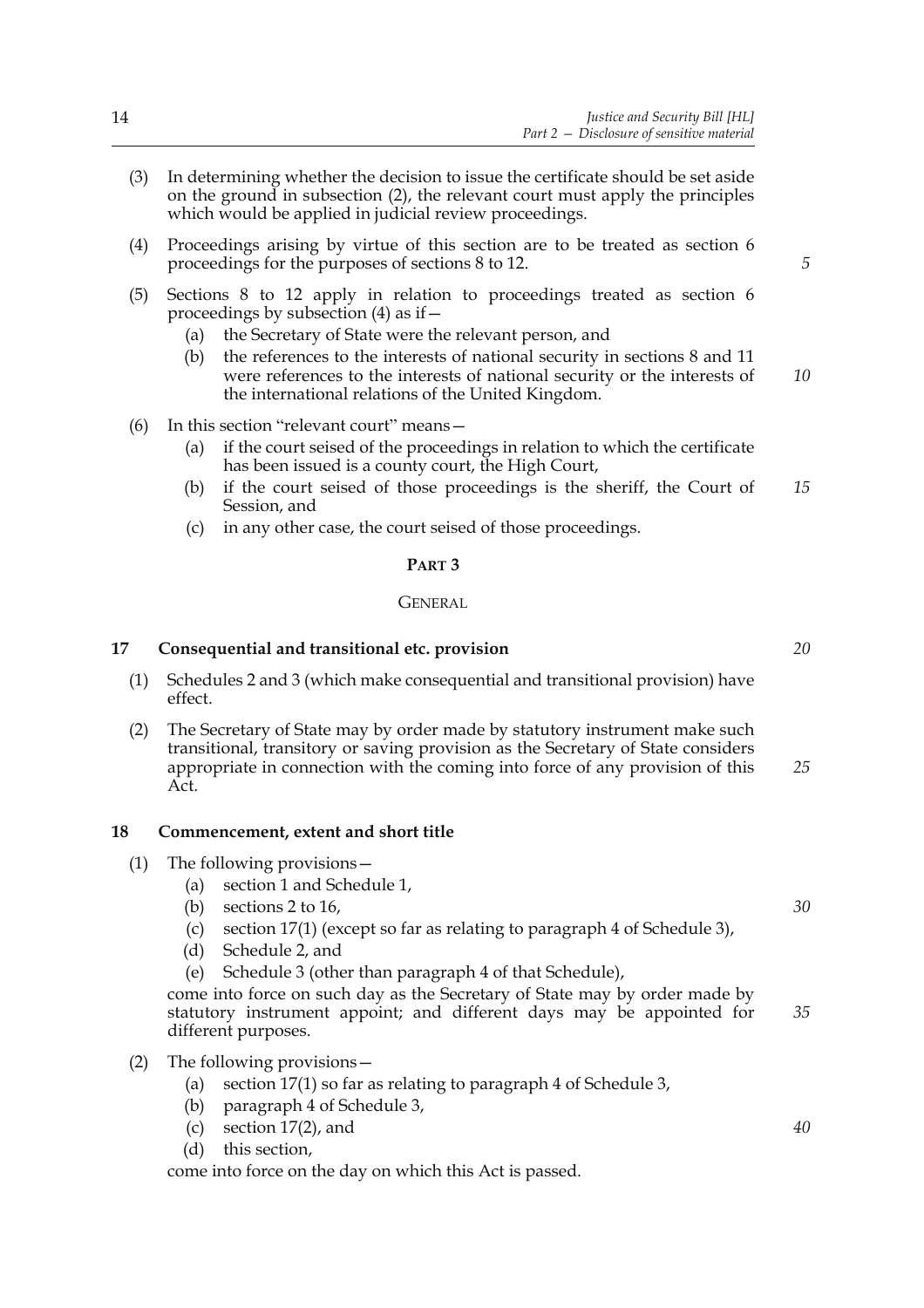- (3) Subject to subsections (4) to (6), this Act extends to England and Wales, Scotland and Northern Ireland.
- (4) In Schedule 2—
	- (a) the amendments of the Senior Courts Act 1981 extend to England and Wales only,
	- (b) the amendments of the Equality Act 2006 and the Equality Act 2010 extend to England and Wales and Scotland only, and
	- (c) the amendment of the Race Relations (Northern Ireland) Order 1997 extends to Northern Ireland only.
- (5) Her Majesty may by Order in Council provide for section 13 and paragraph 9 of Schedule 2 to extend, with or without modifications, to any of the Channel Islands or to the Isle of Man. *10*
- (6) An Order under subsection (5) may, in particular, include (with or without modifications) transitional provision of the kind permitted by paragraph 4 of Schedule 3.
- (7) This Act may be cited as the Justice and Security Act 2013.

*15*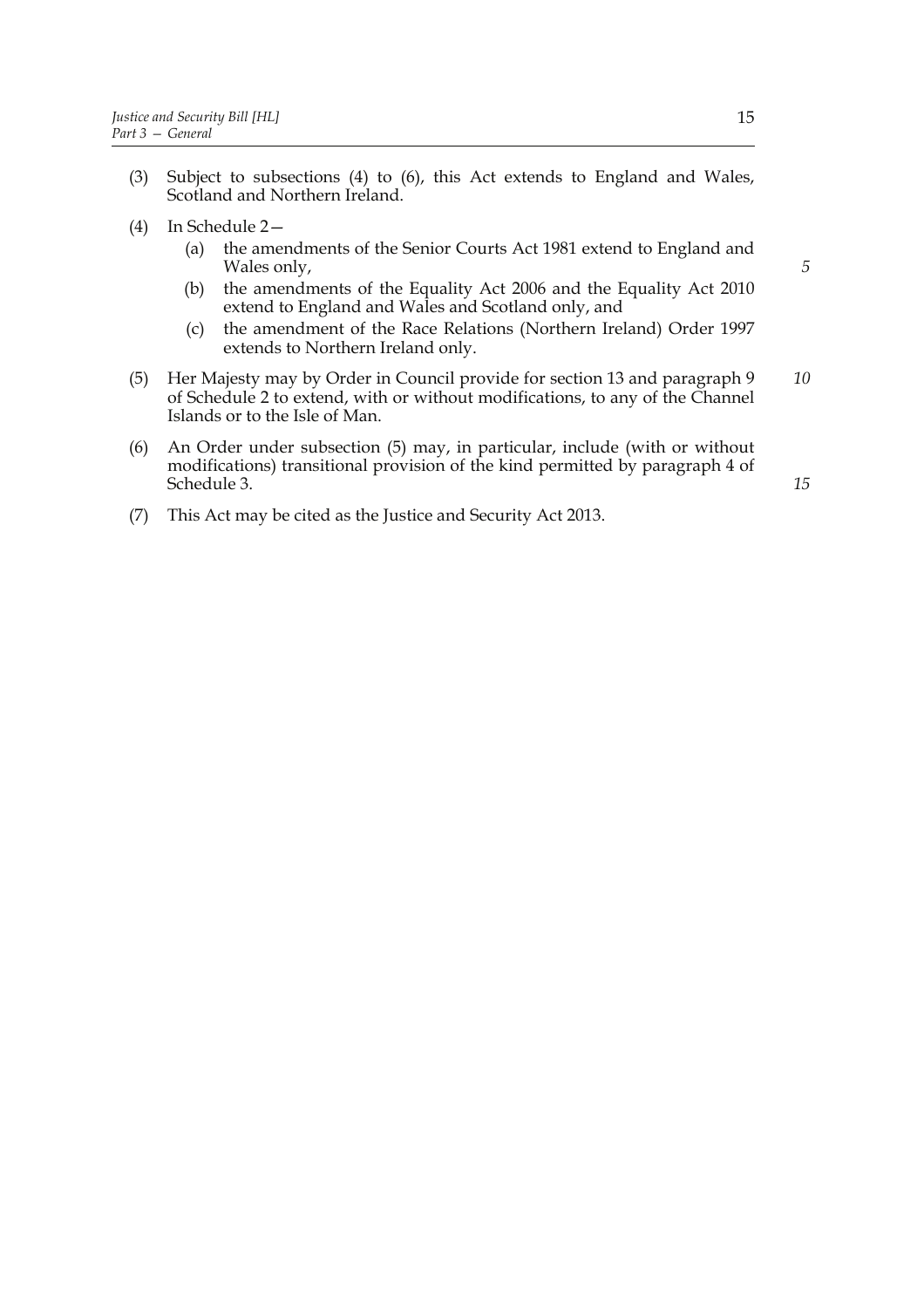# SCHEDULES

## SCHEDULE 1 Section 1(7)

*35*

## THE INTELLIGENCE AND SECURITY COMMITTEE OF PARLIAMENT

## *Tenure of office*

| $\mathbf{1}$   |                                                                                                                                                                                                                                                                                                                                                                                  | (1) Subject as follows, a person appointed as a member of the ISC during a<br>Parliament holds office for the duration of that Parliament.                                                                                                                                                                                                                                          |    |  |  |  |  |  |
|----------------|----------------------------------------------------------------------------------------------------------------------------------------------------------------------------------------------------------------------------------------------------------------------------------------------------------------------------------------------------------------------------------|-------------------------------------------------------------------------------------------------------------------------------------------------------------------------------------------------------------------------------------------------------------------------------------------------------------------------------------------------------------------------------------|----|--|--|--|--|--|
|                |                                                                                                                                                                                                                                                                                                                                                                                  | (2) A member of the ISC vacates office if $-$<br>the person ceases to be a member of the House of Parliament by<br>(a)<br>virtue of which the person is a member of the ISC,<br>the person becomes a Minister of the Crown, or<br>(b)<br>a resolution for the person's removal is passed in the House of<br>(c)<br>Parliament by virtue of which the person is a member of the ISC. | 10 |  |  |  |  |  |
|                |                                                                                                                                                                                                                                                                                                                                                                                  | (3) A member of the ISC may resign at any time by notice given to $-$<br>the Chair of the ISC, or<br>(a)<br>in the case of the member who is the Chair of the ISC, the Speaker of<br>(b)<br>the House of Parliament by virtue of which the person is a member<br>of the ISC.                                                                                                        | 15 |  |  |  |  |  |
|                |                                                                                                                                                                                                                                                                                                                                                                                  | (4) A person who ceases to be a member of the ISC is eligible for reappointment.                                                                                                                                                                                                                                                                                                    |    |  |  |  |  |  |
|                |                                                                                                                                                                                                                                                                                                                                                                                  | (5) Section 1(2) does not affect the validity of anything done between the<br>occurrence of a vacancy and the vacancy being filled.                                                                                                                                                                                                                                                 | 20 |  |  |  |  |  |
|                |                                                                                                                                                                                                                                                                                                                                                                                  | (6) Anything which, immediately before the end of a Parliament, is in the<br>process of being done or omitted to be done by or in relation to the ISC may<br>be continued by or in relation to the ISC in the new Parliament.                                                                                                                                                       |    |  |  |  |  |  |
|                | (7) Anything done or omitted to be done by or in relation to the ISC in a<br>Parliament (or treated as so done or omitted) is, if in force or effective<br>immediately before the end of that Parliament, to have effect as if done or<br>omitted by or in relation to the ISC in the new Parliament so far as that is<br>required for continuing its effect in that Parliament. |                                                                                                                                                                                                                                                                                                                                                                                     |    |  |  |  |  |  |
| Procedure      |                                                                                                                                                                                                                                                                                                                                                                                  |                                                                                                                                                                                                                                                                                                                                                                                     |    |  |  |  |  |  |
| $\overline{2}$ |                                                                                                                                                                                                                                                                                                                                                                                  | (1) The ISC may determine its own procedure; but this is subject to sub-<br>paragraphs $(2)$ to $(6)$ .                                                                                                                                                                                                                                                                             | 30 |  |  |  |  |  |
|                |                                                                                                                                                                                                                                                                                                                                                                                  | (2) If on any matter there is an equality of voting among the members of the ISC,<br>the Chair of the ISC has a second or casting vote.                                                                                                                                                                                                                                             |    |  |  |  |  |  |
|                |                                                                                                                                                                                                                                                                                                                                                                                  |                                                                                                                                                                                                                                                                                                                                                                                     |    |  |  |  |  |  |

(3) The Chair of the ISC may appoint another member of the ISC to act, in the Chair's absence, as the chair of the ISC at any meeting of it.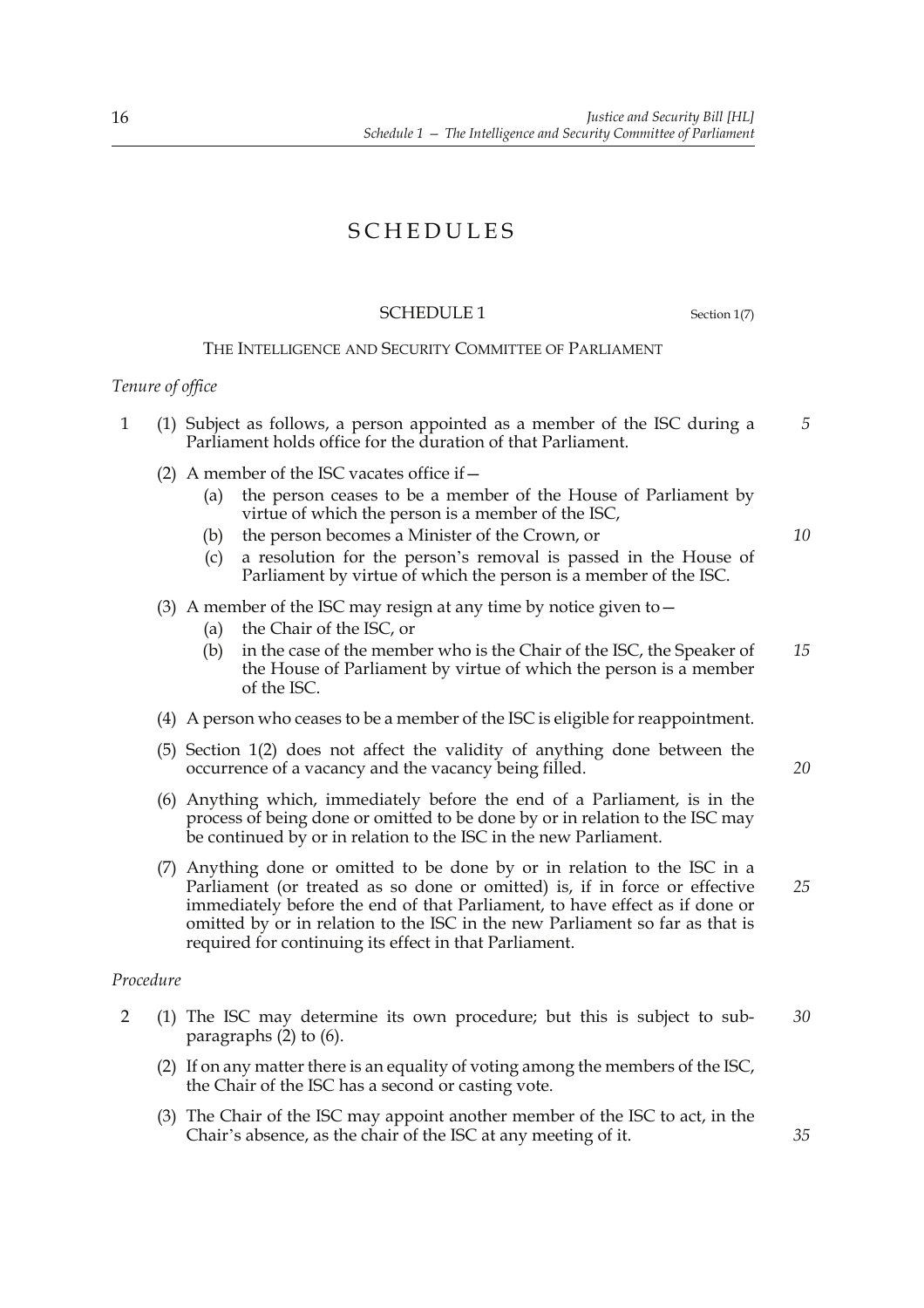- (4) A person appointed under sub-paragraph (3) does not enjoy the right conferred on the Chair of the ISC by sub-paragraph (2).
- (5) The quorum of the ISC is three.
- (6) Any oath taken by a witness before the ISC may be administered by the Chair of the ISC (or, in the Chair's absence, by a person appointed under sub-paragraph (3)).

*Access to information*

- 3 (1) This paragraph applies to information requested by the ISC in the exercise of its functions that—
	- (a) does not relate to any particular operational matter, or
- *10*

*15*

*20*

*25*

- (b) relates to a particular operational matter that the ISC is considering under section  $2(3)(a)$  or (b).
- (2) If the Director-General of the Security Service, the Chief of the Secret Intelligence Service or the Director of the Government Communications Headquarters is asked by the ISC to disclose the information, then, as to the whole or any part of the information which is sought, that person must either—
	- (a) arrange for it to be made available to the ISC subject to and in accordance with a memorandum of understanding under section 2, or
	- (b) inform the ISC that the information cannot be disclosed because the Secretary of State has decided that it should not be disclosed.
- (3) If the ISC asks a government department or any part of a government department to disclose the information, then, as to the whole or any part of the information which is sought, the relevant Minister of the Crown must either—
	- (a) arrange for it to be made available to the ISC subject to and in accordance with a memorandum of understanding under section 2, or
	- (b) inform the ISC that the information cannot be disclosed because the Secretary of State has decided that it should not be disclosed. *30*
- (4) The Secretary of State may decide under sub-paragraph (2)(b) or (3)(b) that information should not be disclosed only if the Secretary of State considers that—
	- $(a)$  it is  $-$ 
		- (i) sensitive information (as defined in paragraph 4), and
		- (ii) information which, in the interests of national security, should not be disclosed to the ISC, or
	- (b) it is information of such a nature that, if the Secretary of State were requested to produce it before a Departmental Select Committee of the House of Commons, the Secretary of State would consider (on grounds which were not limited to national security) it proper not to do so. *40*
- (5) In deciding for the purposes of sub-paragraph (4)(b) whether it would be proper not to disclose information, the Secretary of State must have regard to any guidance issued by a Minister of the Crown or a government *45*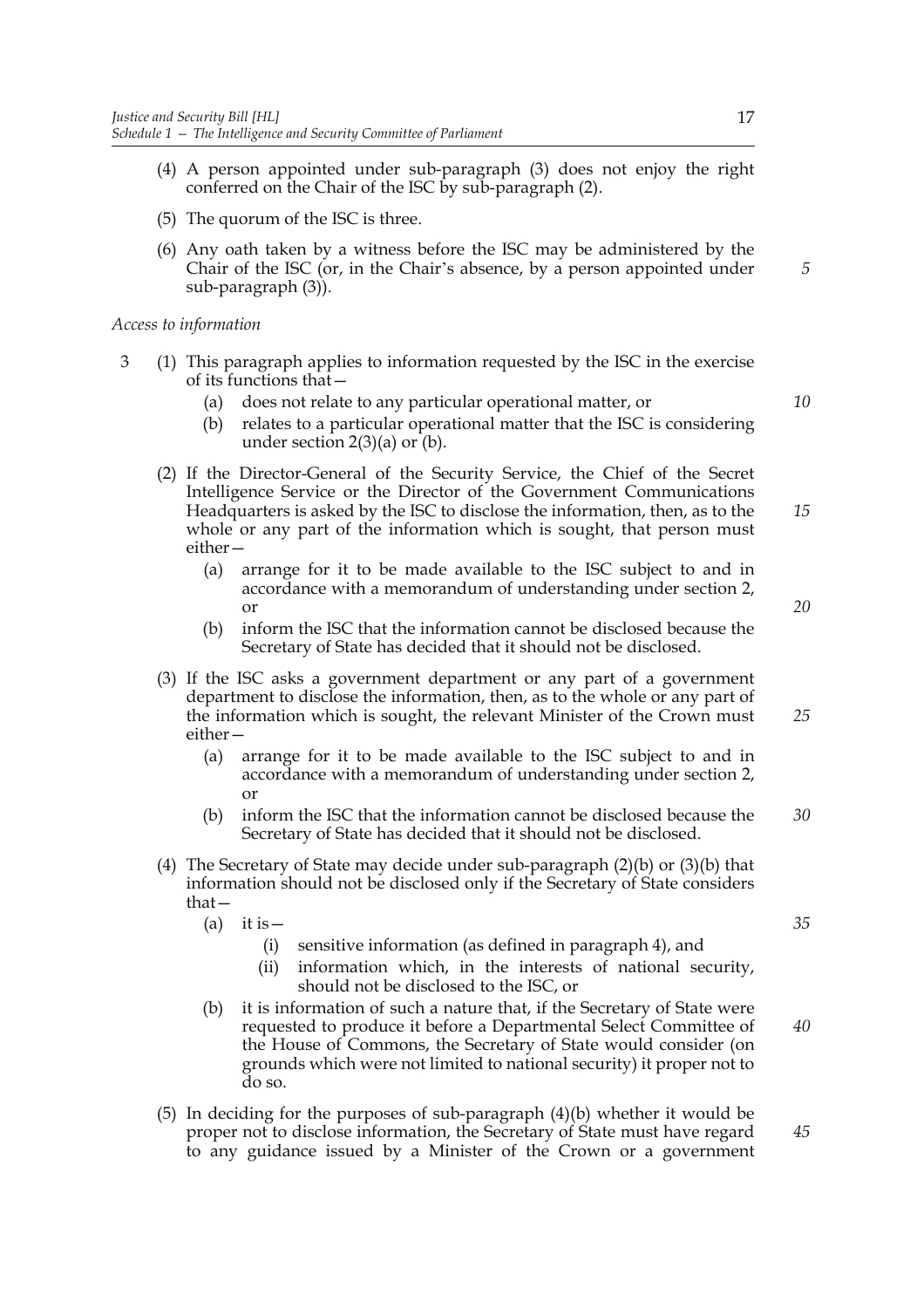department concerning the provision of evidence by civil servants to Select Committees.

- (6) The disclosure of information to the ISC in accordance with sub-paragraph (2) is to be regarded for the purposes of the Security Service Act 1989 or the Intelligence Services Act 1994 as necessary for the proper discharge of the functions of the Security Service, the Secret Intelligence Service or (as the case may be) the Government Communications Headquarters.
- (7) In this paragraph "relevant Minister of the Crown", in relation to a request for information, means—
	- (a) such Minister of the Crown as is identified, for the purposes of requests of that description, in a memorandum of understanding under section 2, or *10*
	- (b) if no Minister of the Crown is so identified, any Minister of the Crown.

#### *Sensitive information*

- 4 The following information is sensitive information for the purposes of paragraph  $3(4)(a)$  –
	- (a) information which might lead to the identification of, or provide details of, sources of information, other assistance or operational methods available to—
		- (i) the Security Service,
		- (ii) the Secret Intelligence Service,
		- (iii) the Government Communications Headquarters, or
		- (iv) any part of a government department, or any part of Her Majesty's forces, which is engaged in intelligence or security activities, *25*
	- (b) information about particular operations which have been, are being or are proposed to be undertaken in pursuance of any of the functions of the persons mentioned in paragraph  $(a)(i)$  to  $(iv)$ ,
	- (c) information provided by, or by an agency of, the Government of a country or territory outside the United Kingdom where that Government does not consent to the disclosure of the information. *30*

#### *Publication of information received in private*

|  | 5 (1) This paragraph applies to information received by the ISC in private in |  |  |  |  |  |
|--|-------------------------------------------------------------------------------|--|--|--|--|--|
|  | connection with the exercise of its functions.                                |  |  |  |  |  |

- (2) The  $ISC -$ 
	- (a) may only publish the information by way of a report under section 3, and
	- (b) must not disclose the information to any person if the ISC considers that there is a risk that the person will publish it.
- (3) The restrictions on publication and disclosure of information in subparagraph (2) do not apply if—
	- (a) publication or disclosure is necessary for the ISC to comply with any enactment or rule of law, or
	- (b) the information has on an earlier occasion been disclosed to the public, in circumstances which do not contravene— *45*

*15*

*5*

*20*

*35*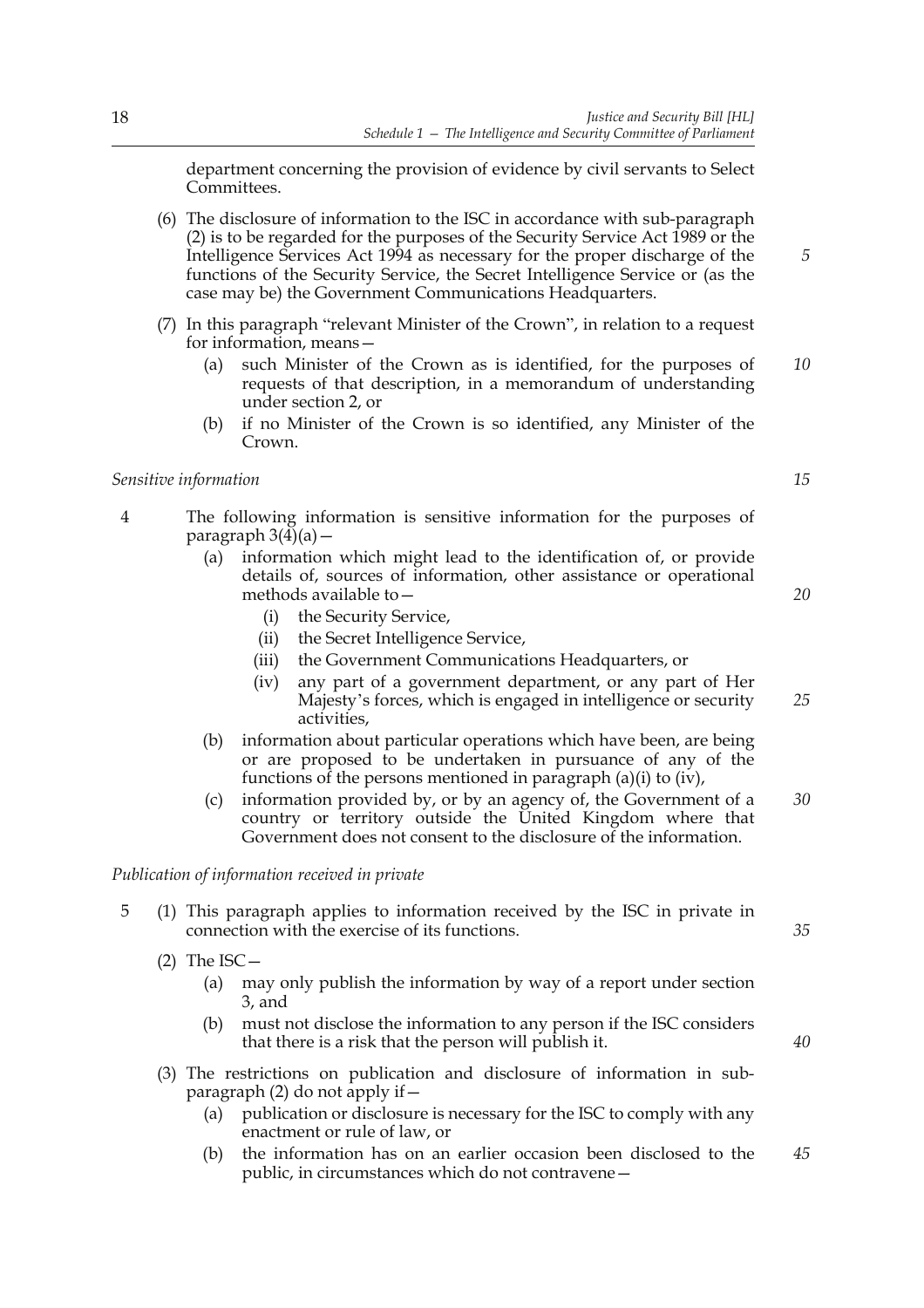- (i) sub-paragraph (2), or
- (ii) any other enactment or rule of law prohibiting or restricting the disclosure of information.

## *Protection for witnesses*

6 Evidence given by a person who is a witness before the ISC may not be used against the person in any criminal, civil or disciplinary proceedings, unless the evidence was given in bad faith. *5*

#### SCHEDULE 2 Section 17(1)

#### CONSEQUENTIAL PROVISION

#### PART 1

## OVERSIGHT OF INTELLIGENCE AND SECURITY ACTIVITIES

*Intelligence Services Act 1994 (c. 13)*

- 1 The following provisions of the Intelligence Services Act 1994 are repealed—
	- (a) section 10 (the Intelligence and Security Committee),
	- (b) section 11(1)(c) (the definition of "Minister of the Crown"), and
	- (c) Schedule 3 (further provision about the Intelligence and Security Committee).

*Data Protection Act 1998 (c. 29)*

- 2 In section 63A of the Data Protection Act 1998 (application to Parliament)—
	- (a) in subsection (2), after "Commons," insert "other than where they are determined by or on behalf of the Intelligence and Security Committee of Parliament,", and
	- (b) in subsection (3), after "Lords," insert "other than where they are determined by or on behalf of the Intelligence and Security Committee of Parliament,".

*Northern Ireland Act 1998 (c. 47)*

3 In section 69B(1)(a) of the Northern Ireland Act 1998 (disregarding notice of the Northern Ireland Human Rights Commission where it requires the disclosure of sensitive information) for "paragraph 4 of Schedule 3 to the Intelligence Services Act 1994 (c. 13)" substitute "paragraph 4 of Schedule 1 to the Justice and Security Act 2013".

*Regulation of Investigatory Powers Act 2000 (c. 23)*

4 In section 60(1) of the Regulation of Investigatory Powers Act 2000 (duty to disclose documents and provide information to the Intelligence Services Commissioner) for "section 59" substitute "sections 59 and 59A".

*10*

*15*

*20*

*25*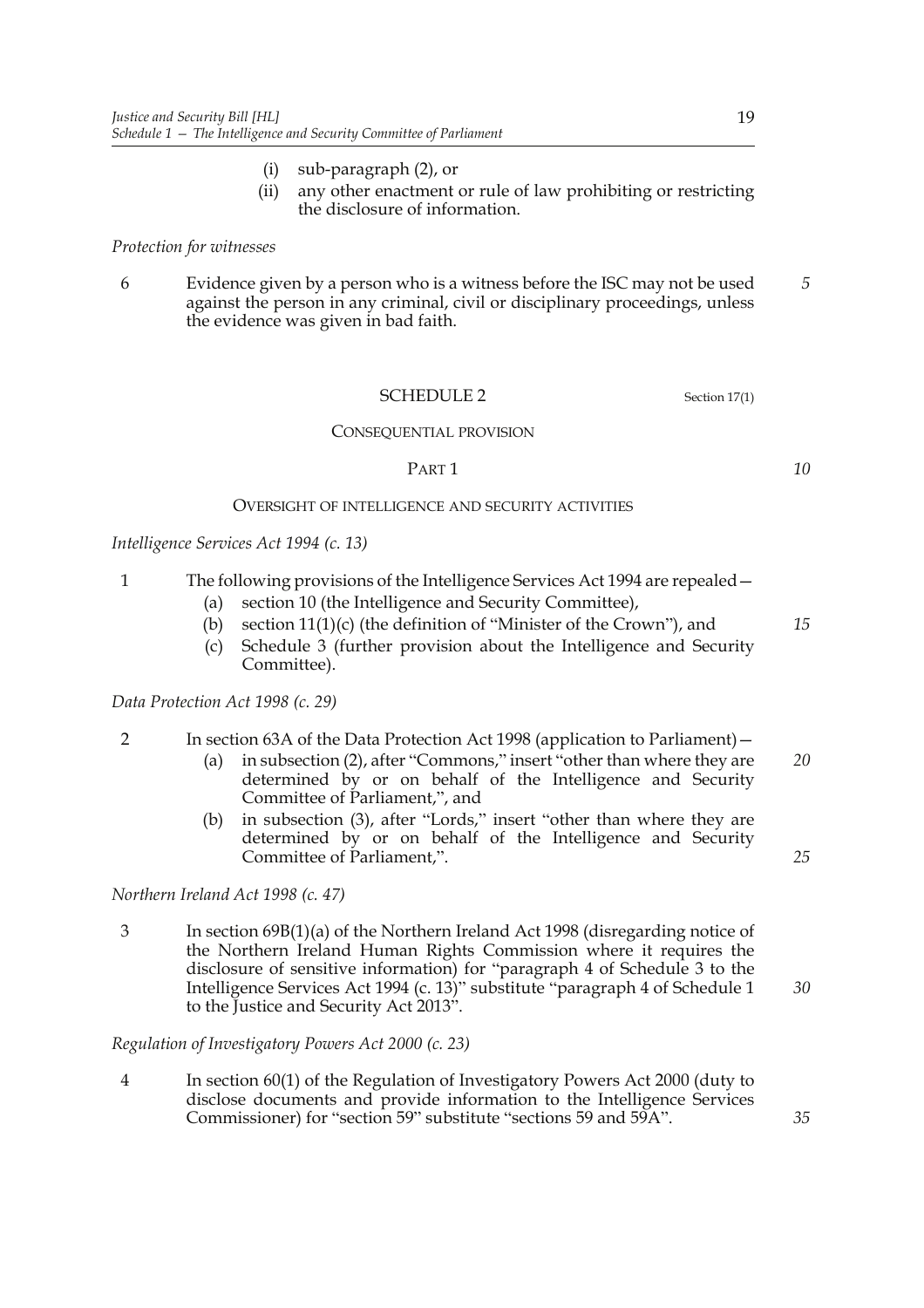*Freedom of Information Act 2000 (c. 36)*

- 5 (1) The Freedom of Information Act 2000 is amended as follows.
	- (2) In section 23 (information supplied by, or relating to, bodies dealing with security matters), in subsection (3), at the end insert -
		- "(o) the Intelligence and Security Committee of Parliament."
	- (3) In Part 1 of Schedule 1 (Public Authorities; General)—
		- (a) in paragraph 2, after paragraph (d) insert—
			- "(e) information held by the Intelligence and Security Committee of Parliament.";
		- (b) in paragraph 3, after paragraph (d) insert— "(e) information held by the Intelligence and Security Committee of Parliament." *10*

*Equality Act 2006 (c. 3)*

6 In paragraph 14(1)(a) of Schedule 2 to the Equality Act 2006 (disregarding notice of the Commission for Equality and Human Rights where it requires the disclosure of sensitive information) for "paragraph 4 of Schedule 3 to the Intelligence Services Act 1994 (c. 13)" substitute "paragraph 4 of Schedule 1 to the Justice and Security Act 2013". *15*

#### PART 2

#### CLOSED MATERIAL PROCEDURE

*Judicature (Northern Ireland) Act 1978 (c. 23)*

- 7 (1) Section 62 of the Judicature (Northern Ireland) Act 1978 (trial with and without jury) is amended as follows.
	- (2) In subsection  $(2)$ 
		- (a) at the end of paragraph (c), the word "or" is repealed, and
		- (b) after paragraph (c) insert—
			- "(ca) will involve section 6 proceedings; or".
	- (3) After subsection (4) insert—
		- "(4A) An action in the High Court which by virtue of subsection (1) or (4) is being, or is to be, tried with a jury may, at any stage in the proceedings, be tried without a jury if the court concerned— *30*
			- (a) is of opinion that the action involves, or will involve, section 6 proceedings; and
			- (b) in its discretion orders the action to be tried without a jury.
		- (4B) Where the court makes an order under subsection (4A)(b), it may make such other orders as it considers appropriate (including an order dismissing the jury)." *35*
	- (4) After subsection (7) insert—
		- "(8) In this section "section 6 proceedings" has the meaning given by section 12(1) of the Justice and Security Act 2013 (certain civil proceedings in which closed material applications may be made)."

*20*

*5*

*25*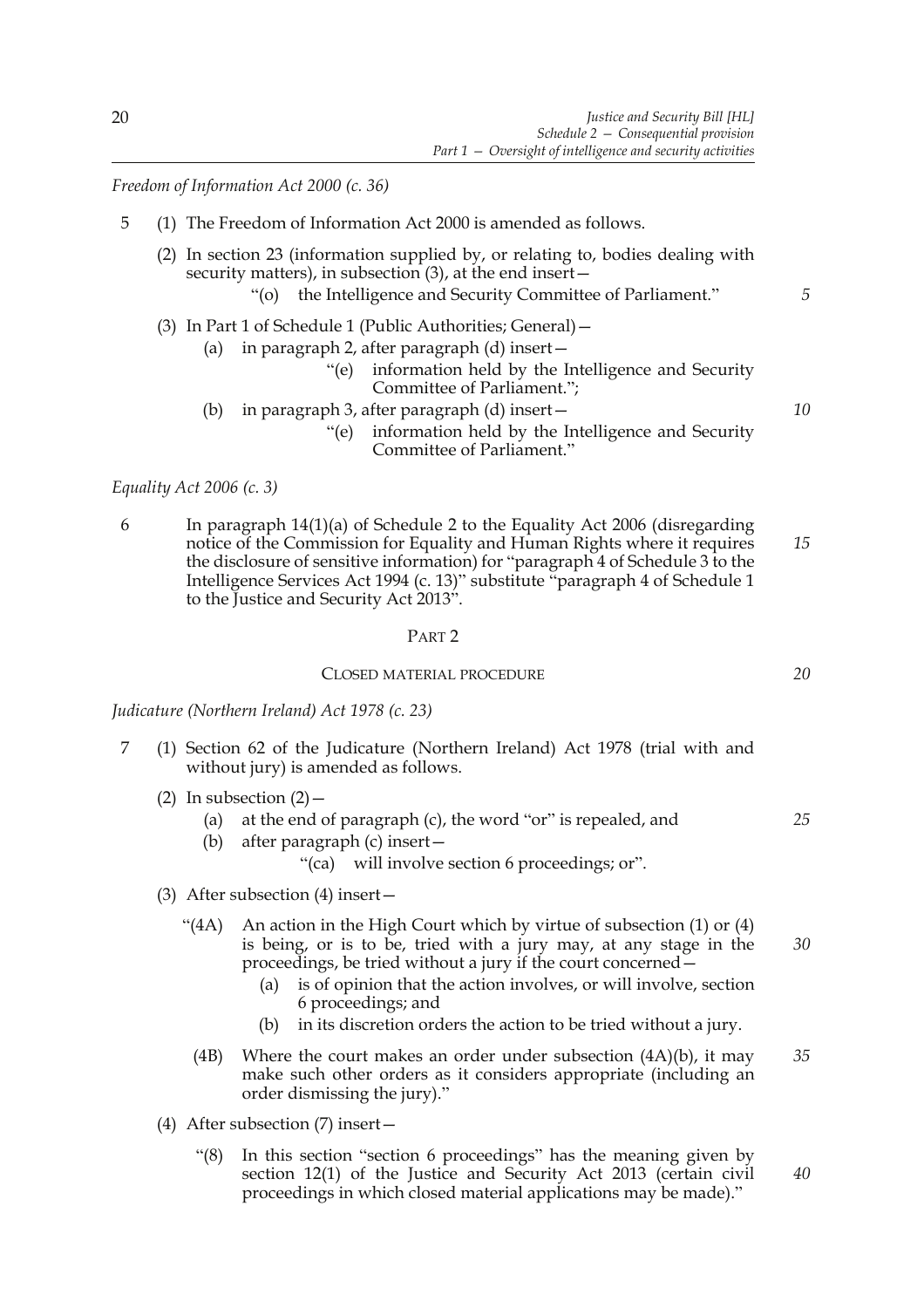*Senior Courts Act 1981 (c. 54)*

- 8 (1) Section 69 of the Senior Courts Act 1981 (trial by jury) is amended as follows.
	- (2) In subsection (1), at the end, insert "or unless the court is of opinion that the trial will involve section 6 proceedings".
	- (3) After subsection (3) insert—
		- "(3A) An action in the Queen's Bench Division which by virtue of subsection (1) or (3) is being, or is to be, tried with a jury may, at any stage in the proceedings, be tried without a jury if the court concerned—
			- (a) is of opinion that the action involves, or will involve, section 6 proceedings, and *10*
			- (b) in its discretion orders the action to be tried without a jury.
			- (3B) Where the court makes an order under subsection (3A)(b), it may make such other orders as it considers appropriate (including an order dismissing the jury)."
	- (4) In subsection (4) for "(3)" substitute "(3B)".
	- (5) After subsection (5) insert—
		- "(6) In this section "section 6 proceedings" has the meaning given by section 12(1) of the Justice and Security Act 2013 (certain civil proceedings in which closed material applications may be made)."

*Special Immigration Appeals Commission Act 1997 (c. 68)*

- 9 (1) The Special Immigration Appeals Commission Act 1997 is amended as follows.
	- (2) After section 6 (appointment of person to represent appellant's interests) insert—

#### **"6A Procedure in relation to jurisdiction under sections 2C and 2D**

- (1) Sections 5 and 6 apply in relation to reviews under section 2C or 2D as they apply in relation to appeals under section 2 or 2B.
- (2) Accordingly—
	- (a) references to appeals are to be read as references to reviews (and references to appeals under section 2 or 2B are to be read as references to reviews under section 2C or 2D), and *30*
	- (b) references to an appellant are to be read as references to an applicant under section  $2C(2)$  or (as the case may be)  $2D(2)$ ."
- (3) After section 7(2) (appeals from the Commission) insert—
	- "(2A) Where the Commission has made a final determination of a review under section 2C or 2D, any party to the review may bring an appeal against that determination to the appropriate appeal court."

*Race Relations (Northern Ireland) Order 1997 (S.I. 1997/869 (N.I.6))*

10 In Article 54A of the Race Relations (Northern Ireland) Order 1997 (claims *40*

*20*

*25*

*35*

*15*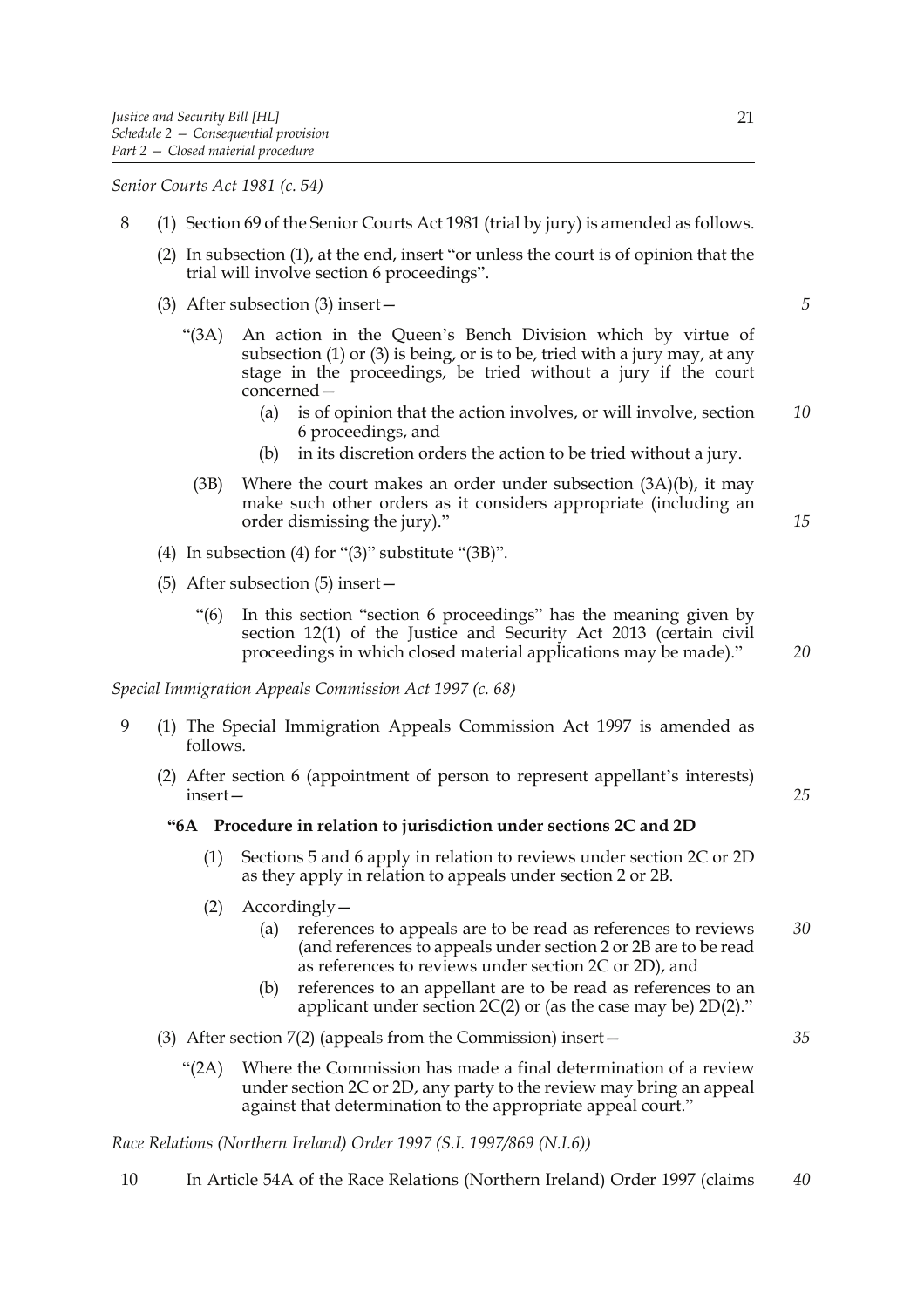under Article 20A in immigration cases), at the end, insert—

"(6) This Article applies in relation to reviews under section 2D of the 1997 Act as it applies in relation to appeals under that Act."

*Regulation of Investigatory Powers Act 2000 (c. 23)*

- 11 (1) Section 18 of the Regulation of Investigatory Powers Act 2000 (exclusion of intercepted communications etc. from legal proceedings: exceptions) is amended as follows. *5*
	- (2) In subsection  $(1)$ 
		- (a) at the end of paragraph (e), the word "or" is repealed, and
		- (b) after paragraph (f) insert ", or
			- "(g) any section 6 proceedings within the meaning given by section 12(1) of the Justice and Security Act 2013 (certain civil proceedings in which closed material applications may be made)."
	- (3) In subsection  $(2)$ 
		- (a) in the opening words, for " $(f)$ " substitute " $(g)$ ",

(b) in paragraph  $(a)$  –

- (i) in sub-paragraph (i), after "appellant" insert "or (as the case may be) applicant",
- (ii) in sub-paragraph (ii), after "appellant" insert "or applicant", and *20*
- (iii) at the end, the word "or" is repealed, and
- (c) after paragraph (b) insert—
	- "(c) in the case of proceedings falling within paragraph (g) where the only relevant person is the Secretary of State, to— *25*
		- (i) a person, other than the Secretary of State, who is or was a party to the proceedings; or
		- (ii) any person who for the purposes of the proceedings (but otherwise than by virtue of appointment as a special advocate) represents a person falling within sub-paragraph (i); or
	- (d) in the case of proceedings falling within paragraph (g) where the Secretary of State is not the only relevant person or is not a relevant person but is a party to the proceedings, to—
		- (i) a person, other than the relevant person concerned or the Secretary of State, who is or was a party to the proceedings; or
		- (ii) any person who for the purposes of the proceedings (but otherwise than by virtue of appointment as a special advocate) represents a person falling within sub-paragraph (i)." *40*
- (4) After subsection (2) insert—
	- "(2A) In subsection (2)(c) and (d) "relevant person", in relation to proceedings falling within subsection  $(1)(g)$ , has the meaning given by section 12(1) of the Justice and Security Act 2013." *45*

*15*

*30*

*35*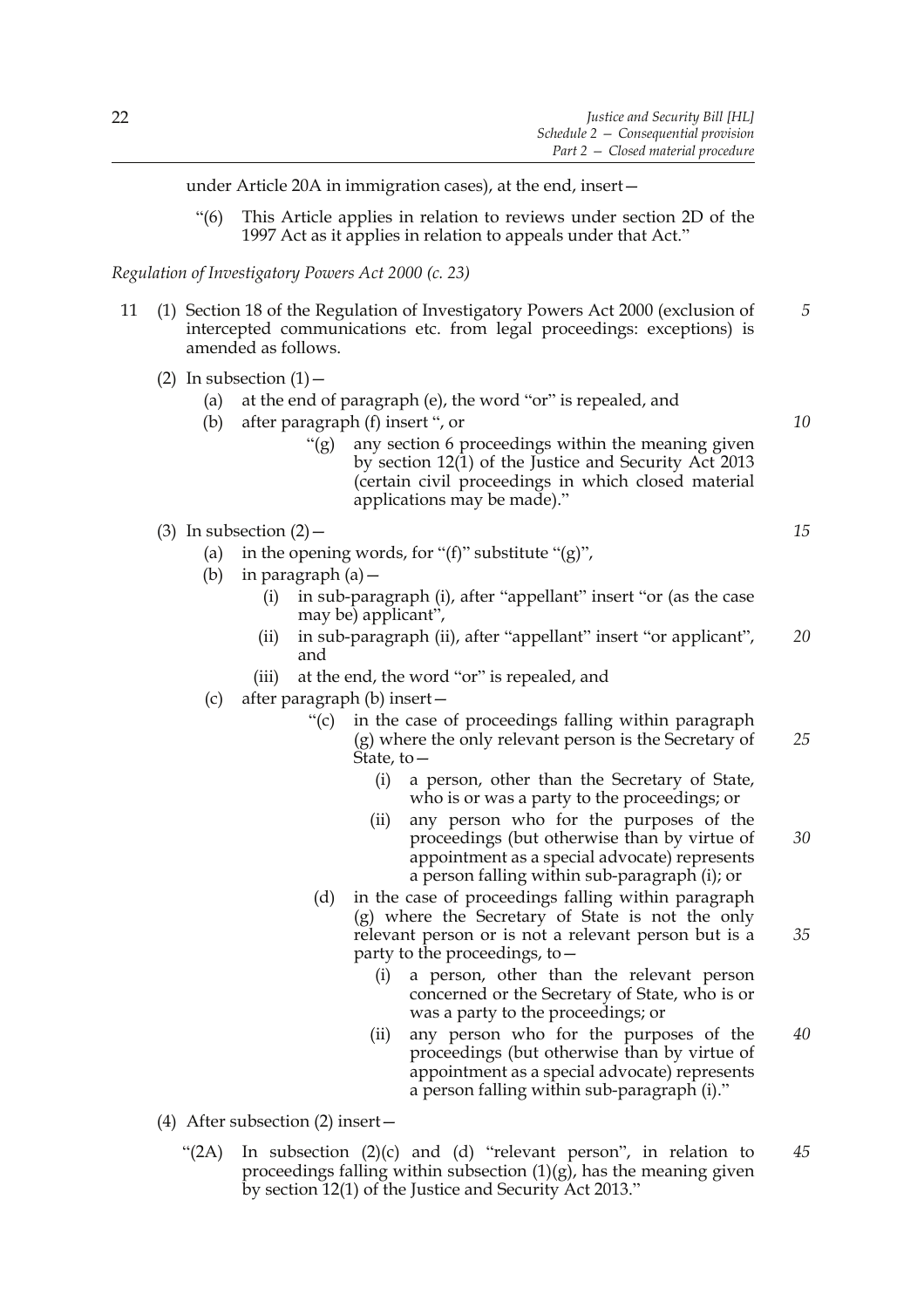*Equality Act 2010 (c. 15)*

- 12 In section 115 of the Equality Act 2010 (immigration cases), at the end, insert—
	- "(8) This section applies in relation to reviews under section 2D of the Special Immigration Appeals Commission Act 1997 as it applies in relation to appeals under the immigration provisions."

#### SCHEDULE 3 Section 17(1)

#### TRANSITIONAL PROVISION

#### PART 1

#### OVERSIGHT OF INTELLIGENCE AND SECURITY ACTIVITIES

- 1 (1) The persons who, immediately before the coming into force of section 1(1), were members of the previous Intelligence and Security Committee become, on the coming into force of section 1(1), members of the new Intelligence and Security Committee.
	- (2) The person who, immediately before the coming into force of section 1(1), was the Chairman of the previous Intelligence and Security Committee becomes, on the coming into force of section  $1(1)$ , the Chair of the new Intelligence and Security Committee. *15*
	- (3) The new Intelligence and Security Committee may have access to documents or other information provided or belonging to the previous Intelligence and Security Committee.
	- (4) In this paragraph—
		- "the new Intelligence and Security Committee" means the Intelligence and Security Committee of Parliament established under section 1 of this Act,
		- "the previous Intelligence and Security Committee" means the Intelligence and Security Committee established under section 10 of the Intelligence Services Act 1994.

#### PART 2

#### CLOSED MATERIAL PROCEDURE

- 2 Sections 6 to 12, and paragraphs 7, 8 and 11 of Schedule 2 (other than paragraph  $11(3)(b)(i)$  and (ii)), apply in relation to proceedings begun, but not finally determined, before the coming into force of section 6 (in addition to proceedings begun on or after the coming into force of that section).
- 3 (1) The first time after the passing of this Act that rules of court are made in exercise of the powers conferred by sections 6 to 12 in relation to proceedings in England and Wales or in Northern Ireland before a court of a particular description, the rules (together with any related rules of court) may be made by the Lord Chancellor instead of by the person who would otherwise make them. *35 40*

*20*

*25*

# *10*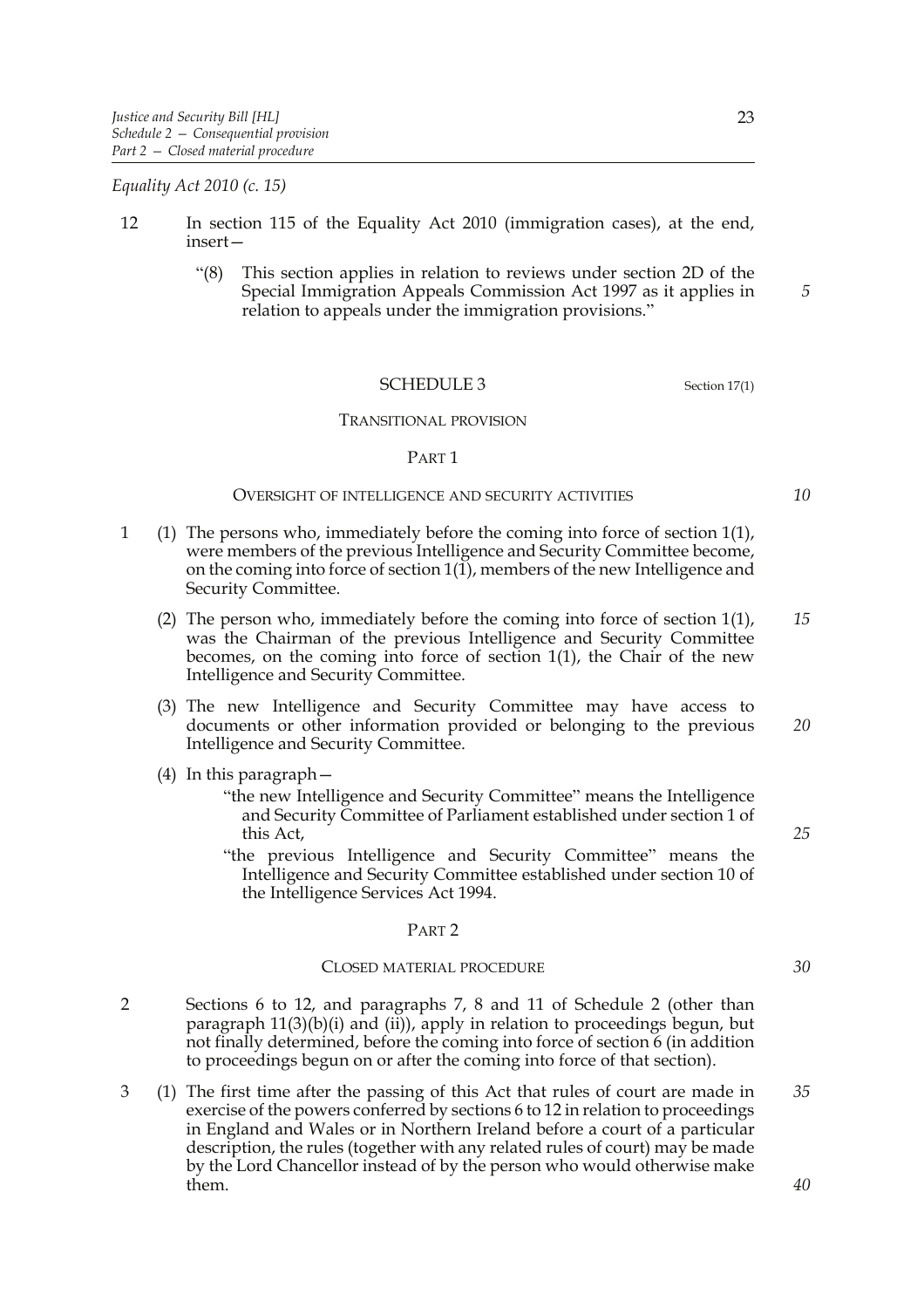- (2) Sub-paragraph (1) does not apply to rules of court in relation to proceedings before the Supreme Court.
- (3) Before making rules of court under sub-paragraph (1), the Lord Chancellor must consult—
	- (a) in relation to rules applicable to proceedings in England and Wales, the Lord Chief Justice of England and Wales, and
	- (b) in relation to rules applicable to proceedings in Northern Ireland, the Lord Chief Justice of Northern Ireland.
- (4) But the Lord Chancellor is not required to undertake any other consultation before making the rules.
- (5) A requirement to consult under sub-paragraph (3) may be satisfied by consultation that took place wholly or partly before the passing of this Act.
- (6) Rules of court made by the Lord Chancellor under sub-paragraph  $(1)$  -
	- (a) must be laid before Parliament, and
	- (b) if not approved by a resolution of each House before the end of 40 days beginning with the day on which they were made, cease to have effect at the end of that period. *15*
- (7) In determining that period of 40 days no account is to be taken of any time during which Parliament is dissolved or prorogued or during which both Houses are adjourned for more than 4 days.

(8) If rules cease to have effect in accordance with sub-paragraph  $(6)$  -

- (a) that does not affect anything done in previous reliance on the rules, and
- (b) sub-paragraph (1) applies again as if the rules had not been made.
- (9) The following provisions do not apply to rules of court made by the Lord Chancellor under this paragraph— *25*
	- (a) section 3(6) of the Civil Procedure Act 1997 (Parliamentary procedure for civil procedure rules),
	- (b) section 56(1), (2) and (4) of the Judicature (Northern Ireland) Act 1978 (statutory rules procedure).
- (10) Until the coming into force of section 85 of the Courts Act 2003, the reference in sub-paragraph (9)(a) to section 3(6) of the Civil Procedure Act 1997 is to be read as a reference to section 3(2) of that Act.
- (11) In this paragraph "related rules of court" means rules of court that—
	- (a) are contained in the same instrument as the rules mentioned in subparagraph (1), and *35*
	- (b) relate specifically to the same kind of proceedings as those rules.
- 4 (1) An order under section 17(2) may, in particular, make provision about the application of section 13, and paragraphs 9, 10 and 12 of Schedule 2, to any direction or decision of the Secretary of State which—
	- (a) is of a kind falling within section  $2C(1)(a)$  and (b) or (as the case may be) 2D(1)(a) of the Special Immigration Appeals Commission Act 1997, and
	- (b) was made before the section 13 commencement day.
	- (2) Provision of the kind mentioned in sub-paragraph (1) may, in particular, provide for— *45*

*40*

*5*

*10*

*20*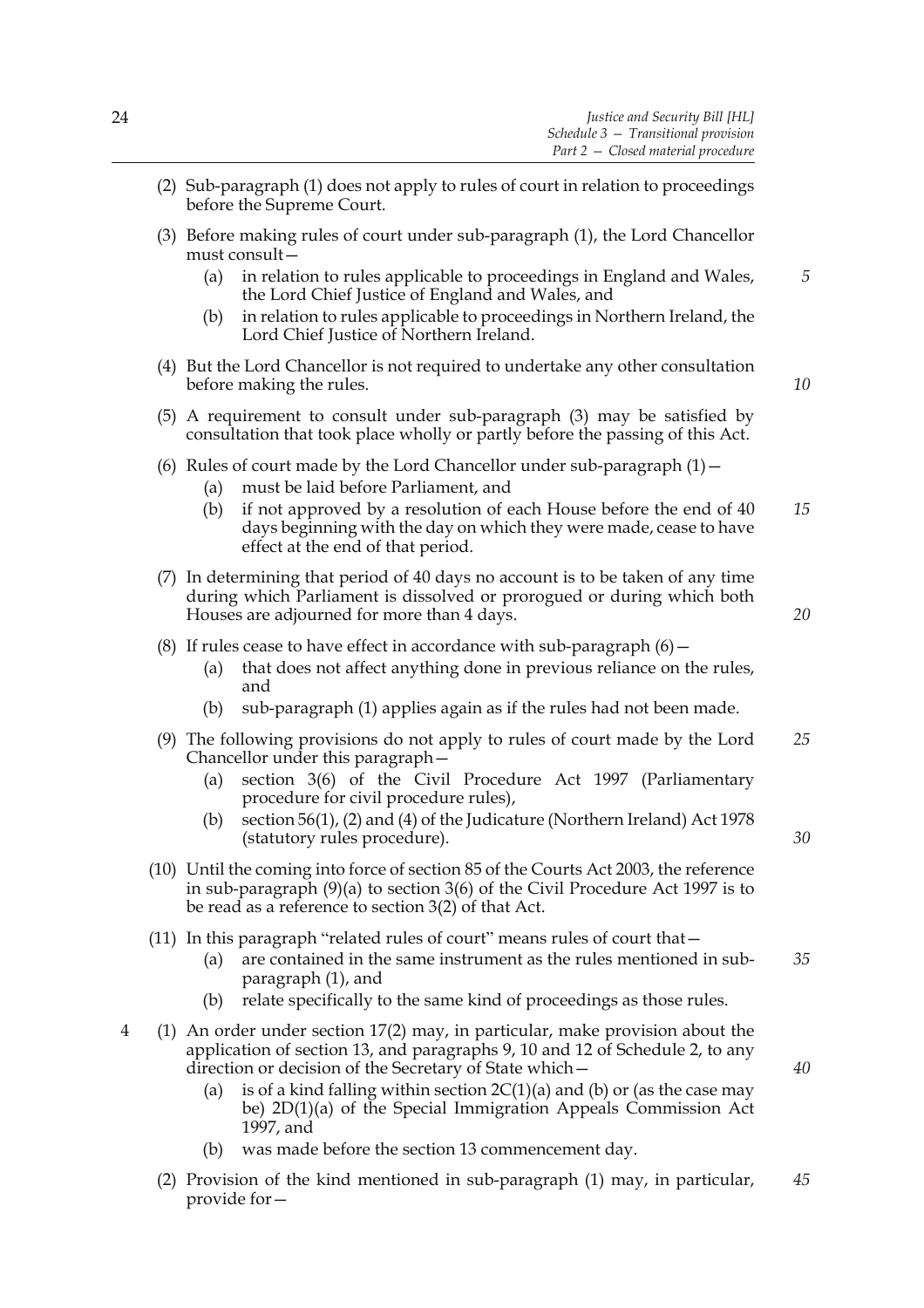- (a) the Secretary of State to certify under section  $2C(1)(c)$  or (as the case may be) 2D(1)(b) of the Special Immigration Appeals Commission Act 1997, on or after the section 13 commencement day, any direction or decision falling within sub-paragraph (1),
- (b) the termination of any judicial review proceedings, or proceedings on appeal from such proceedings, which relate to a direction or decision which is so certified (whether such proceedings began before, on or after the section 13 commencement day).
- (3) In this paragraph "the section 13 commencement day" means the day on which section 13 comes into force.

*10*

*5*

#### PART 3

#### "NORWICH PHARMACAL" AND SIMILAR JURISDICTIONS

5 Sections 15 and 16 apply in relation to proceedings begun, but not finally determined, before the coming into force of section 15 (in addition to proceedings begun on or after the coming into force of that section).